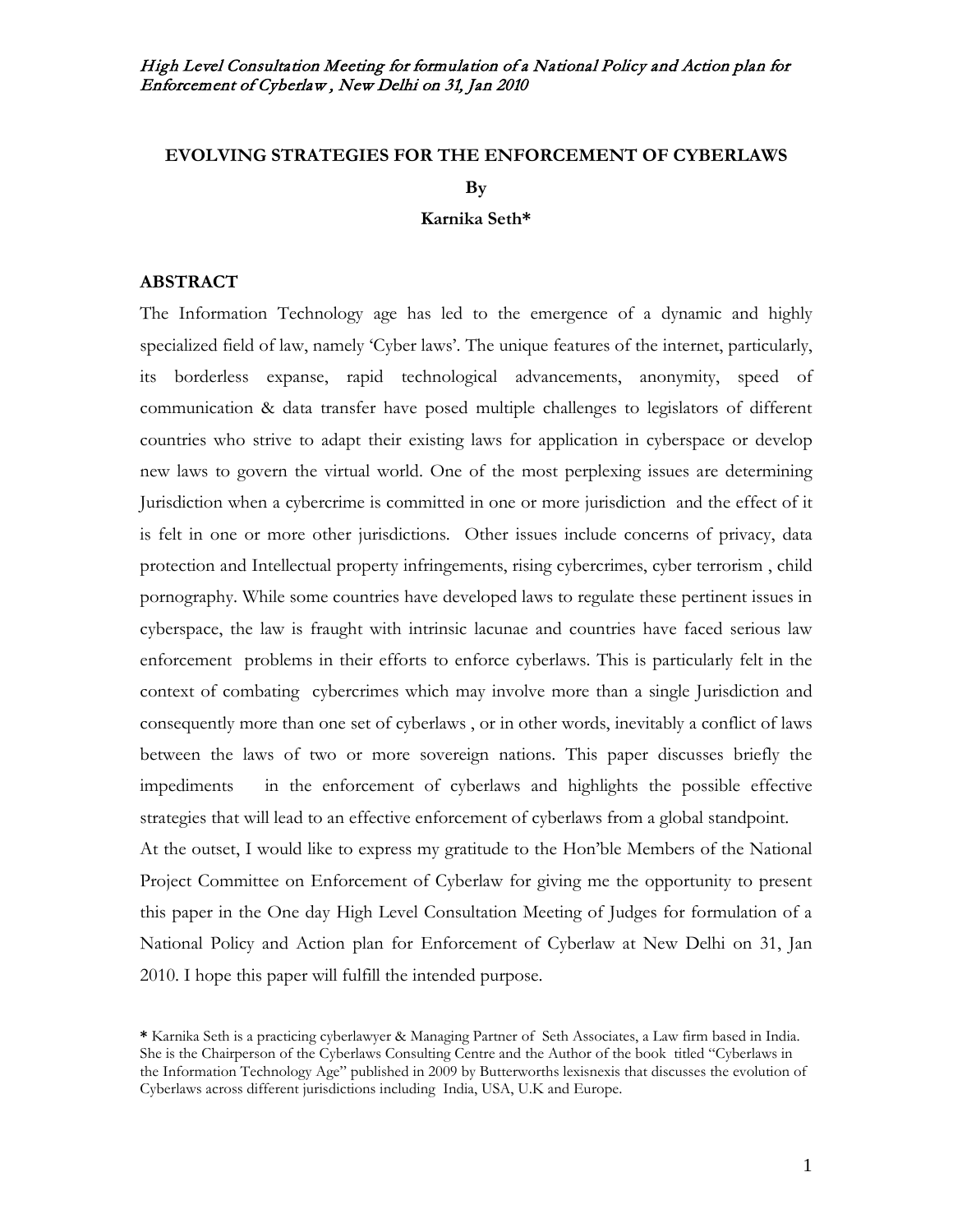## **INTRODUCTION**

William Gibson in the early 1980s , wrote a science fiction novel named *Neuromancer* which involved a large corporation that replaced governments and computer hackers that waged war against secure data. The setting described in *Neuromancer* had no physical existence. Gibson named this space as *Cyberspace.* This virtual world of 'Cyberspace' in today's information technology age is not only a practical reality but also our daily necessity. Devoid of physical boundaries, cyberspace is dynamic, undefined and rapidly changes with new technological advances in information technology. The expression 'Cyberlaws' encompasses the legal matrix of cases, statutes, regulations & legal principles that affect persons and institutions to control entry to cyberspace, provide such access, use this space and create hardware and software which enable people to go online to experience this world. To put it simply, Cyberlaws constitutes rules and regulations that govern the cyberspace .

Different countries have had their own experiences while framing and implementing cyber laws. Some early adopters in the US and the West in general, had come up with their own legislations in this regard by either adapting their existing laws in the context of cyberspace or creating new laws in respect thereof. Following their footsteps, the developing countries such as India, Pakistan, Dubai, Singapore, Malaysia, Japan, Korea, and Philippines have also enacted cyberlaw legislations . By and large, there are many complex legal issues that the law enforcement agencies of different countries have witnessed from time to time and still remain unresolved. The legislators of cyberspace law have faced peculiar obstacles in adapting the legal principles of the traditional legal systems in context of cyberspace. The borderless space, anonymity of users online, dynamic e-commerce and rapid digital transmission pose a real challenge to the application of traditional laws in cyberspace. On one hand, the proponents of Cyberlaws voice the need for States to put up informational borders in cyberspace through deploying technological and legal measures. On the other hand, there are also critics who strongly advocate that the Society should accept the Internet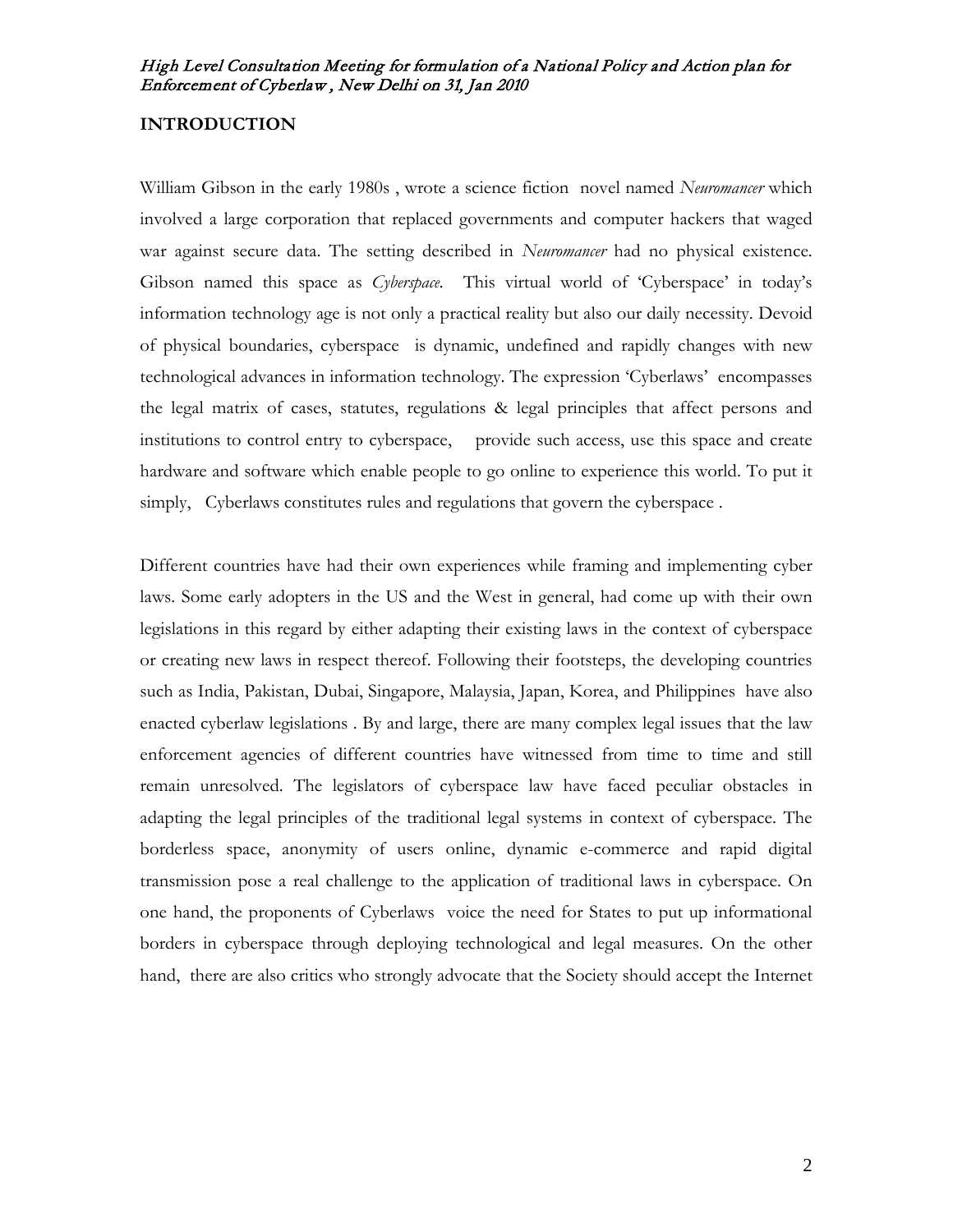and its developing social practices on "as is" basis and with minimal government interference<sup>[1](#page-2-0)</sup>.

Before we proceed to discuss the complications faced in enforcing cyberlaws and recommend strategies to combat these problems , it is important to highlight the fact that on a global scenario there are some substantive issues in cyberspace for which effective solutions have been recognized and accepted through enacting legislations or caselaws on which certain degree of universal acceptance has been conferred. While some are contractual, the others are non contractual.

#### **Contractual issues in cyberspace**

On the contractual front, jurisdiction and formation the e-contracts are two key issues on which traditional legal principles have been largely applied by Courts worldwide. There is a now a general consensus that in the e-world, electronic signatures and electronic documents are equally legally valid as the hand-written signatures or hard copy paper documents. In U.S. alone 57 new electronic bills were introduced in the state legislature during the first two months of 1999 after the enactment of the UTAH Digital Signature Act 1995.The United Nations Commission on International Trade law working group on electronic commerce completed its work on Model law on Electronic Commerce in 1996. The purpose of Model law is to offer national legislators a set of internationally acceptable rules which detail how a number of legal obstacles to the development of electronic commerce may be removed and how a more secure environment may be created for electronic commerce. The Model law achieves its purpose through the principle of "*functional equivalence*". This approach involves analyzing the purposes and function of the traditional paper based requirements such as handwritten signature and original documents and considering the criteria necessary to enable electronic data to achieve the same level of recognition as a paper document.

India enacted its first law of IT through the IT Act, 2000 based on the principles elucidated in the UNCITRAL model law of e-commerce. The Indian Evidence Act 1872 has also been

<span id="page-2-0"></span> <sup>1</sup> John Perry Barlow's "Declaration of the Independence of the cyberspace" at [www.eff.org~barlow/declaration-Final.html,](http://www.eff.org~barlow/declaration-Final.html) *See* David G. Post, *The "Unsettled Paradox": The Internet, the State, and the Consent of the Governed*, 5 IND. J. GLOBAL LEGAL STUD. 521, 539 (1998) (arguing that the unregulated Internet naturally guarantees consent of the governed).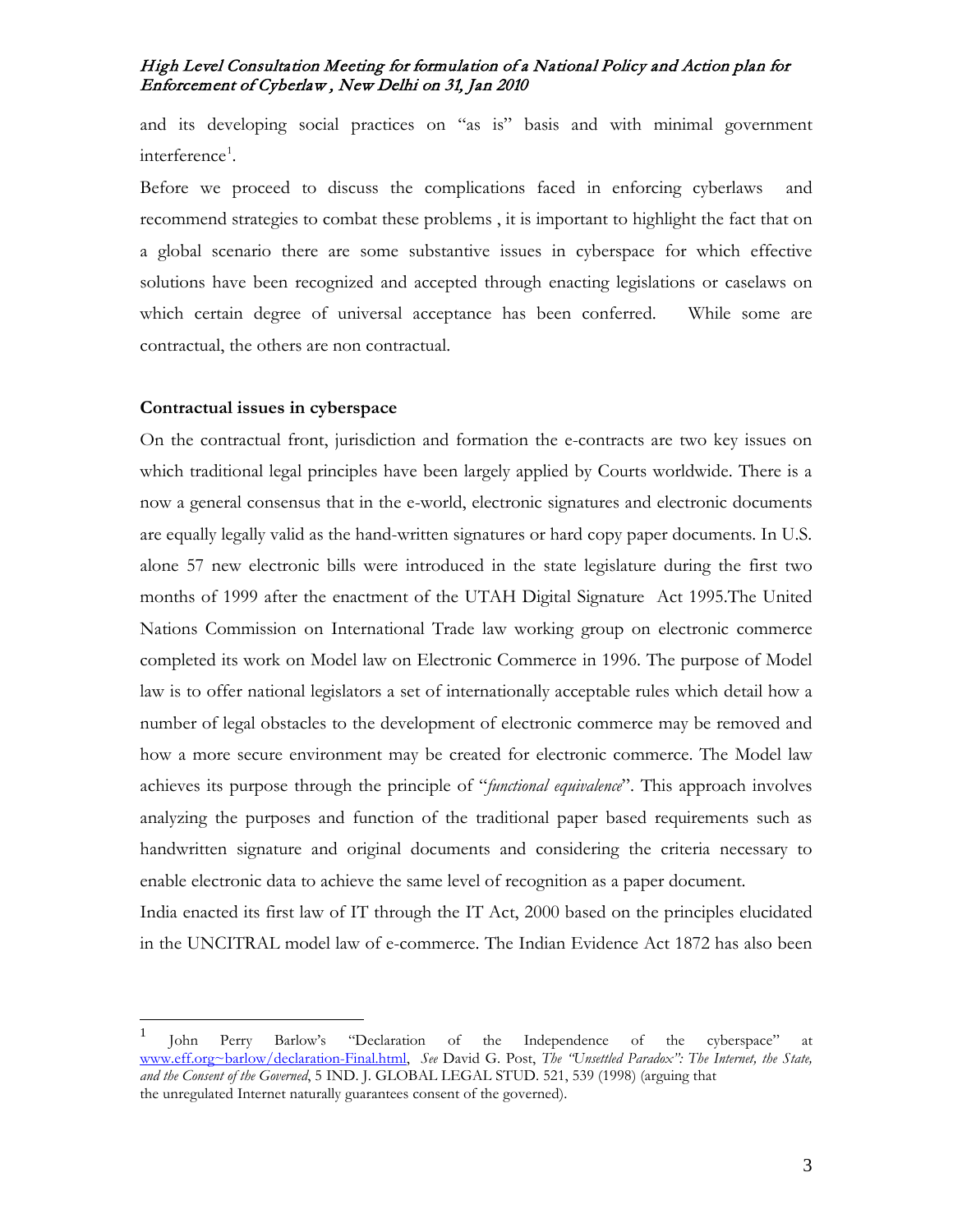amended to adopt legislative provisions dealing with the admissibility and evidential weight of electronic documents / data messages.

#### **Non contractual issues in Cyberspace**

Among the non contractual issues that have emerged in cyberspace before the courts of different jurisdictions is the situation where in the absence of a contract which establishes jurisdiction, a claim is made that something happened in the course of internet commerce which constitutes a business tort<sup>[2](#page-3-0)</sup>. The extent to which someone who allegedly causes tortious injury in cyber space is subject to jurisdiction in a remote location may well depend on the extent to which this tort is intentional. The jurisdictional issues arise also from consumer protection disputes in the world of online marketing and transactions where the bargaining power disparity originates. The consumer protection laws of individual states in the United States, modelled on the Federal Trade Commission Act<sup>[3](#page-3-1)</sup>have been interpreted to apply to the internet. In *People vs. Lipsit*<sub>7</sub><sup>[4](#page-3-2)</sup>, an in-state seller of magazine subscription over the Internet, violated consumer protection laws of New York by falsifying statements in emails, and by failing to deliver promised magazines. It was made subject to personal jurisdiction in New York due to active contacts and business solicitation it had in the State. Different countries are making attempts to interpret, adapt and apply their local laws to resolve cyberspace jurisdictional and enforcement issues based on new found principles such as Zippo sliding scale test<sup>[5](#page-3-3)</sup>( based on interactivity of a website), Effects test<sup>[6](#page-3-4)</sup>( based on where effects of an illegal act are felt), and of late the *Targeting approach principles*<sup>[7](#page-3-5)</sup>( based on whether accused solicited business in a particular jurisdiction). By far, the effects test has gained much consensus followed by the target approach principle<sup>[8](#page-3-6)</sup>.

<span id="page-3-0"></span><sup>&</sup>lt;sup>2</sup> See Legal implications of offering online financial services, Stephen Revill, Bell Gully at http://www.bellgully.com/resources/resource\_00254.asp

<span id="page-3-1"></span><sup>3</sup> 15 U.S.C Section 5

<span id="page-3-2"></span><sup>4</sup> 663 N.Y.S. 2d468 (Sup. Ct. N. Y. Co. 1997)

<span id="page-3-3"></span><sup>5</sup>*[Zippo Manufacturer v. Zippo Dot Com](http://www.lex2k.org/jurisdiction/zippo.pdf)* 952 F. Supp. 1119 (D.C.W.D. Pa. 1997)

<span id="page-3-4"></span><sup>6</sup> *Calder v. Jones465 U.S. 783 (1984).*

<span id="page-3-5"></span><sup>7</sup> *People v. World Interactive Gaming*714 N.Y.S. 2d 844 (N.Y.Sup. 1999), 1999 N.Y. Misc. LEXIS 425 (S.C. N.Y.1999).[hereinafter *World Interactive Gaming*].

<span id="page-3-6"></span><sup>8</sup> Darrel C Menthe*, ' Jurisdiction in Cyberspace: A Theory of International Spaces'*, Michigan Telecommunications Technology Law Review, vol 4, 1998, p 69, at<http://www.mttlr.org/> volfour/menthe.pdf.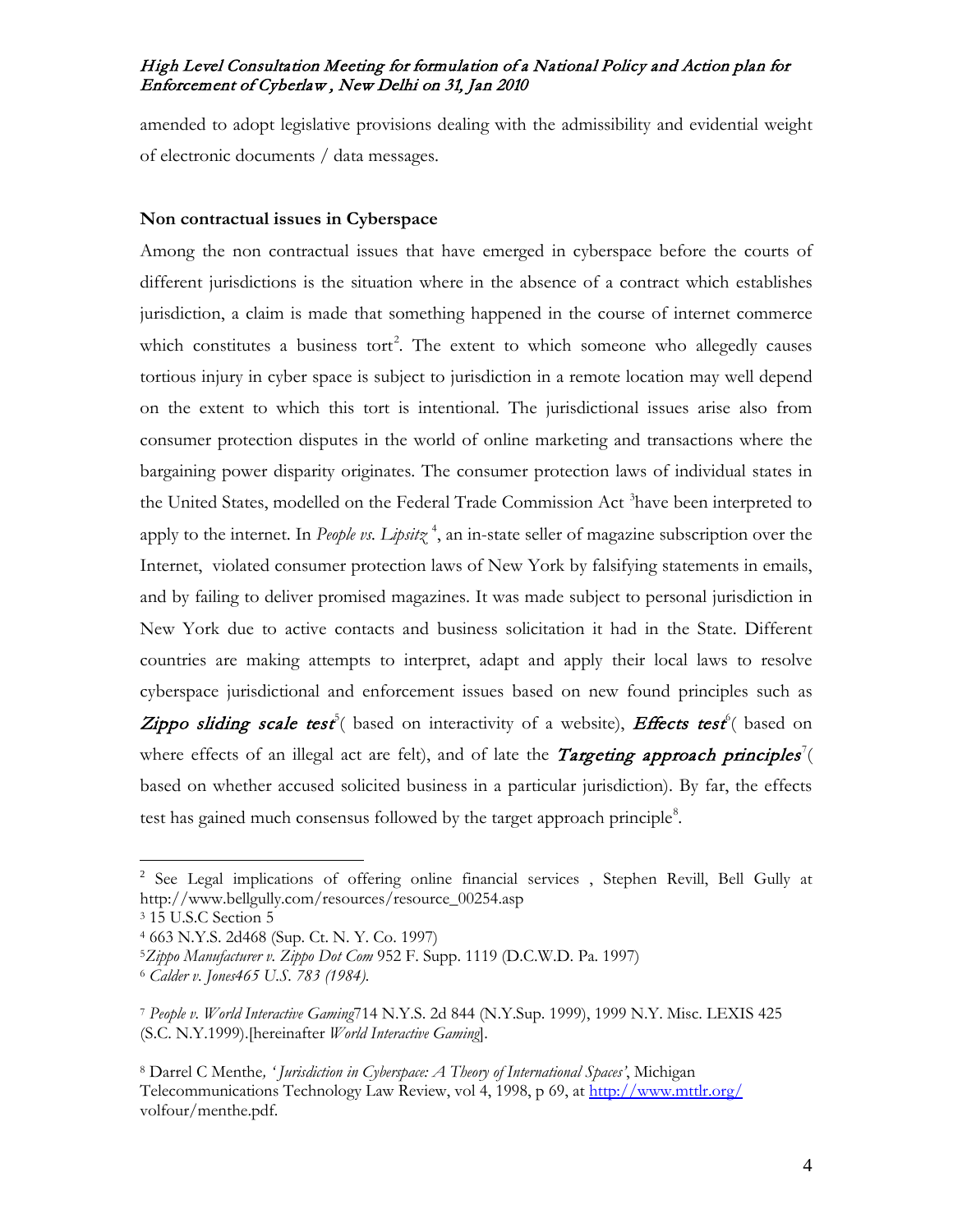However ,it may be noted herein that there is no uniform, international jurisdictional law of universal application, and such questions are generally a matter of [conflict of laws,](http://en.wikipedia.org/wiki/Conflict_of_laws) particularly private international law. An example would be where the contents of a web site are legal in one country and illegal in another. In the absence of a uniform jurisdictional code, legal practitioners are generally left with a conflict of law issue.

Another area that poses a major legal issue is that of data protection<sup>[9](#page-4-0)</sup>. Many countries have already introduced comprehensive legislation to deal with data protection issues in the context of online activity. For example, EU has introduced Data Protection Directive which allows consumer of EU members States to view and update their personal information held by other entities which places an immense burden on websites operators who may have infrequent contact with residents of the members states. United Kingdom also has a UK Data Protection Act<sup>[10](#page-4-1)</sup> in force since 1998.India has incorporated Data Protection provisions in its Information technology law regime through incorporating specific provisions, in particular, Section 43,66,43A ,72 of the IT Act,2000.

In addition, Intellectual property infringements over the internet are quite frequent due to the ease which copyrighted and trade mark materials may be copied, published, and transmitted in the e-world. Copyrighted material may be copied from websites and placed on another website. Registered Trade marks may be used in domain names, in meta tags as a cue for search engines or be sold as search word to buyers other than the trade owner. Courts have applied the innovative Minimum Contacts Test analysis of *International Shoe [11](#page-4-2) and the Zippo[12](#page-4-3) sliding scale approach based on interactivity of a website with a user t*o decide such cases. Further , a global acceptance has been received by the ICANN Domain Name Dispute Resolution Policy that is being effectively utilized to resolve domain name disputes<sup>[13](#page-4-4)</sup>.

 $\overline{a}$ 

<span id="page-4-0"></span><sup>9</sup> The world first computer specific statutes was enacted in 1970 by the German State Hesse, in the form of data protection act. Prompted in large major by memories of the misuse of records under the Nazir regime the legislation sought to assuage public concern about the use of the computers to store and process large amount of personal data.

<span id="page-4-1"></span><sup>10</sup> A detailed discussion paper can be found at -

HTTP://www.KENTLAW.edu/cyberlaw/docs/rfc/ad2rtx

<span id="page-4-3"></span><span id="page-4-2"></span><sup>11</sup> *Washington v International Shoe co* 326US310(1945),317 12 *Zippo Manufacturer v Zippo Dot com* 952FSupp 1119 (DCWD Pa 1997)

<span id="page-4-4"></span><sup>13</sup> www.icann.org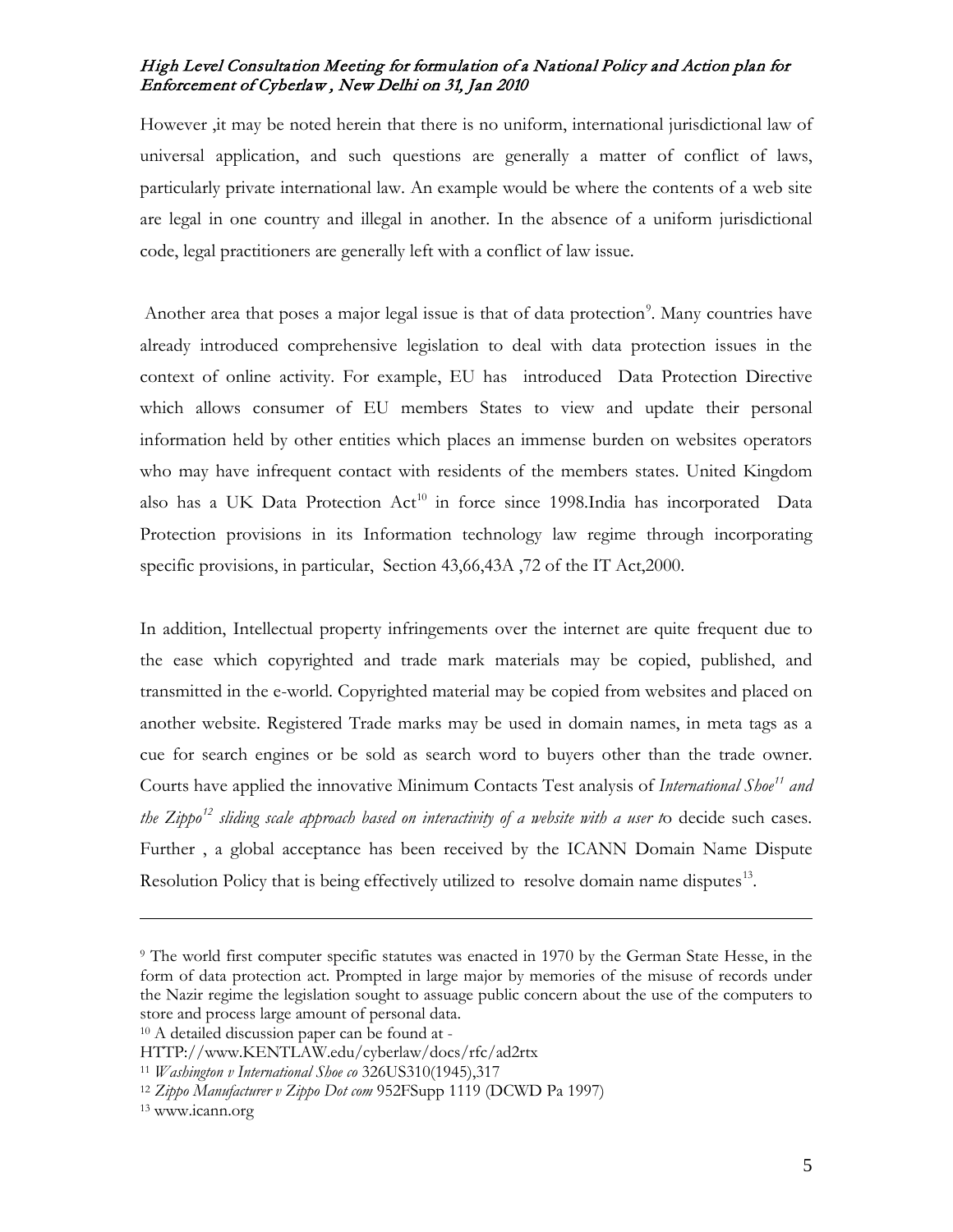While there may be a global consensus with respect to legal enforcement and internet censorship against certain offences such as Child pornography, Cyberwarfare, threat to national security and cyber terrorism, different countries may completely differ in treatment of certain other serious issues such as Gambling, hatespeech, political propaganda, defamatory matter, pornography on internet where these may be protected by the right to freedom of speech and expression. Hence despite some homogeneity in law , the substantive laws are heterogeneous to a great extent.

# **CHALLENGES IN THE ENFORCEMENT OF CYBERLAWS & RECOMMENDED STRATEGY FOR EFFECTIVE ENFORCEMENT.**

A major challenge in enforcement of cyberlaws is posed by the fact that there are no territorial boundaries in the Cyberspace and there are heterogenous laws across the globe A very radical and direct way to solve the question would be giving an entity supra-national powers on cybercrime matters, thereby abolishing borders and creating a single, global, cyber-jurisdiction. However, this seems to be highly unrealistic and a virtual myth.

This dilemma in Cyberspace is rightly commented by Johnson and Post in their paper on Law and border - The rise of law in cyber space<sup>[14](#page-5-0)</sup> when they stated that -

"Cyber space radically undermines the relationship between legally significant online phenomena and physical location. The rise of the global computer network is destroying link between geographical locations and (i) the power of the local government to assert control over online behavior ( 2) The effects of online behavior in individual or things (3) the legitimacy of the efforts of local sovereign to enforce rules applicable to global phenomena (4). the ability of physical location to give notice of which sets of rules apply."

From a practical standpoint there are a number of challenges posed by the cyberspace interalia, lack of general awareness on the subject, technical complexities due to anonymity element and ease of committing crimes online, difference in procedural and substantive laws, difficulties in storage and preservation of digital

 $\overline{a}$ 

<span id="page-5-0"></span><sup>14</sup> See www.temple.edu/lawschool/dpost/Borders.html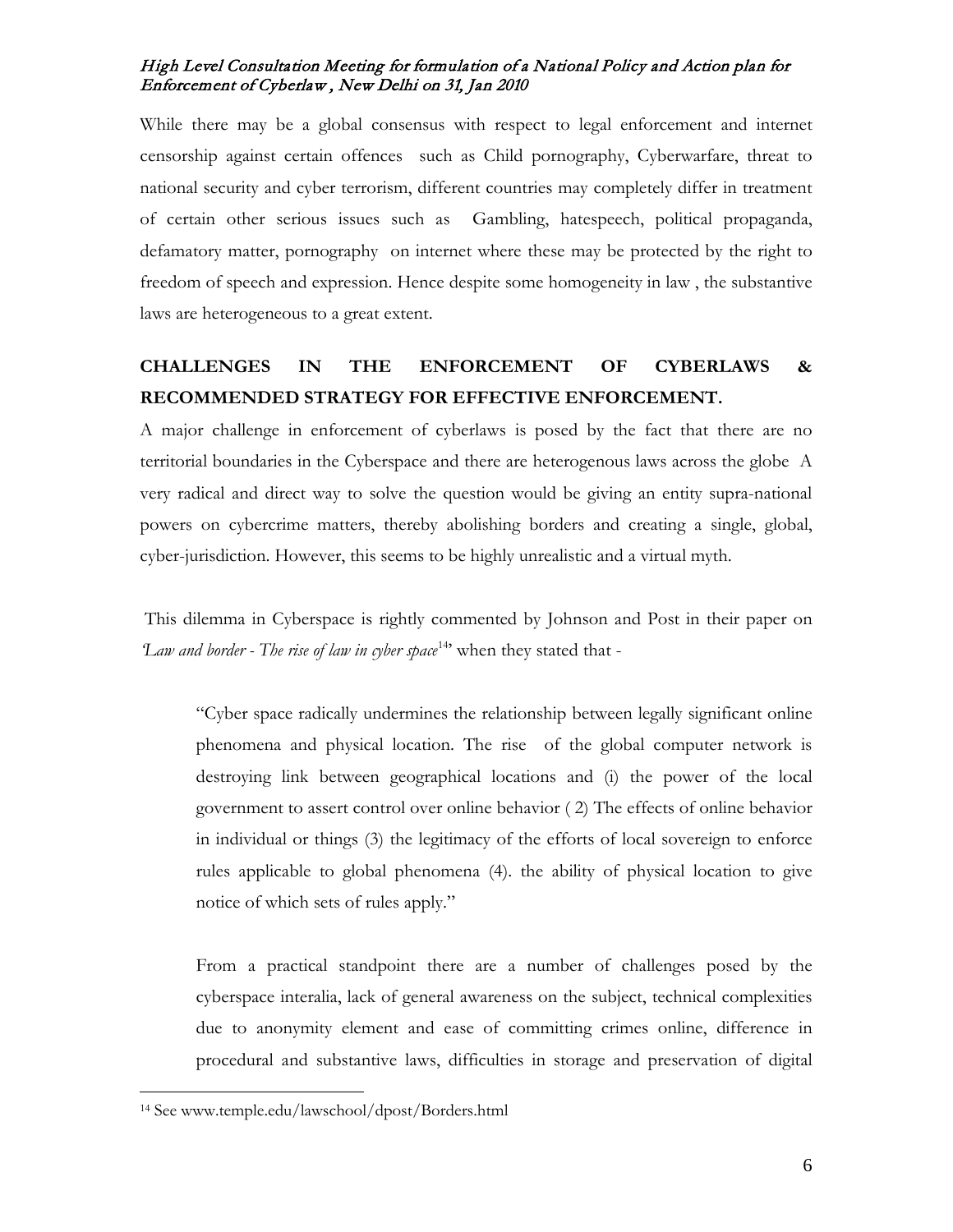evidence, lack of training of law enforcement personnel , international cooperation and coordination hurdles to name a few key challenges. I intend to now discuss each of these challenges and recommend strategies to combat these law enforcement problems.

#### Challenge *1: Lack of awareness of the cyberlaws among general public*

# **Strategy 1: Educate the people about their rights and obligations in cyberspace and legal remedies in cyberspace law**

The first and foremost initiative recommended is to educate the people and inform them about their rights and obligations in Cyberspace. The practical reality is that most people are ignorant of the laws of the cyberspace. Over 80% of our population may not know what are Viruses, Trojans, Malware . The gullible victims may be a part of a botnet , the infamous zombie computer networks at the core of a criminal activity.As a matter of fact, most people may not know that their PCs are infected or may not know or have the confidence to report such detected criminal activity.

The ' **2008 Computer Crime and Security survey** ' of the Computer Security Institute reports that when they were victims of cybercriminal offences, only 27% of organizations (both from the private and public sector) reported them to a law enforcement agency. A statement made by *John Kane,* manager of the IC3 (the US platform for reporting cybercriminal offences online) about the number of reports processed by the IC3 in 2008 seems to indicate that the situation may not be any better when it comes to individual users: 'It's our belief that these numbers, both the complaints filed and the dollars, represent just a small tip of the iceberg' . He estimates that 'only about 15% of Internet fraud cases ever get reported'.[15](#page-6-0)

There are plethora of cyber crime activities that have germinated in the last two decades, the most rampant ones in today's world being hacking, MMS scams, phising attacks, virus attacks, credit card frauds, piracy of music, or software programs. Computer crime encompass a broad range of potentially illegal activities. Generally, however, it may be divided into one of two types of categories: (1) crimes that target computer networks or

<span id="page-6-0"></span><sup>&</sup>lt;sup>15</sup> <http://profmgmt.wordpress.com/2007/04/16/> is-google-money-laundering/.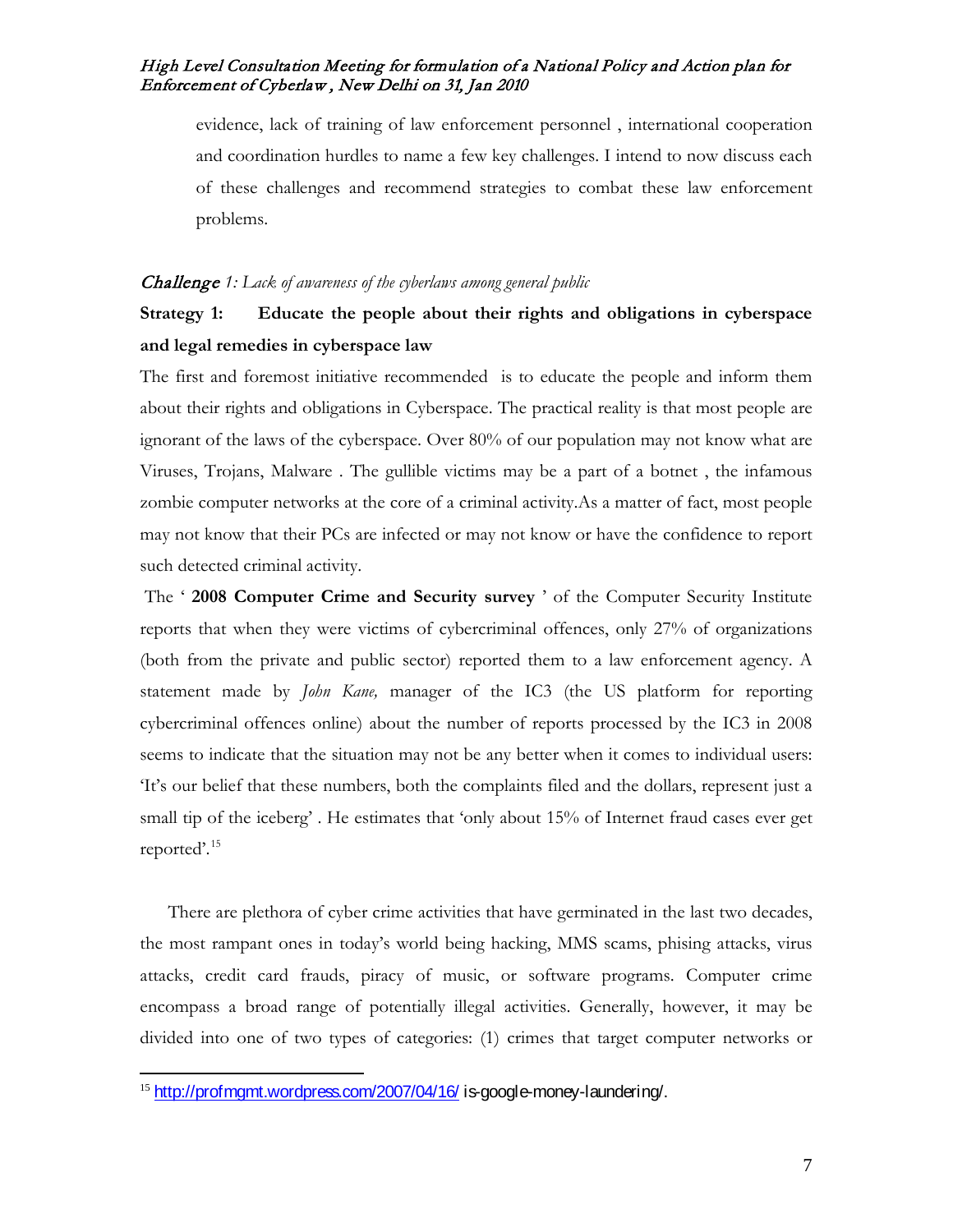devices directly; (2) crimes facilitated by computer networks or devices, the primary target of which is independent of the computer network or device.

Examples of crimes that primarily target computer networks or devices would include,

- [Malware](http://en.wikipedia.org/wiki/Malware) (malicious code)
- [Denial-of-service attacks](http://en.wikipedia.org/wiki/Denial-of-service_attacks)
- [Computer viruses](http://en.wikipedia.org/wiki/Computer_viruses)

Examples of crimes that merely use computer networks or devices would include,

- [Cyber stalking](http://en.wikipedia.org/wiki/Cyber_stalking)
- [Fraud](http://en.wikipedia.org/wiki/Fraud) and [identity theft](http://en.wikipedia.org/wiki/Identity_theft)
- [Phishing scams](http://en.wikipedia.org/wiki/Phishing)
- [Information warfare](http://en.wikipedia.org/wiki/Information_warfare)

Convicting cybercriminals is necessary for effective legal enforcement of cyberlaws as they may pose a direct threat to a user's reputation, finances, physical integrity, data and privacy and also because cybercrime has economic consequences and indirectly promotes traditional violent crimes, terrorism and moneylaundering scams. Spreading awareness of simple best practices on the internet such as installation of antiviruses (i.e McAfee, Norton), installation of firewalls, practicing safe shopping and clicking, avoiding disclosure of sensitive information , system updations and strong passwords can effectively assist in reducing the number of cybercrimes and even add evidentiary value to assist in convicting cybercriminals. Also people need to be made aware of the legal enforcement procedure and infrastructure in place in their countries to report the cybercrimes and effectively prosecute cybercrime cases. In India, not many people are aware of the office of Adjudicating Authority that is empowered under the IT Act, 2000 to try cases of cyber contraventions and pass orders imposing penalties by way of damages and compensation.

Speaking at the opening of the  $16<sup>th</sup>$  session of the Commission on Crime Prevention and Criminal Justice, UNODC Executive Director Antonio Maria Costa said countries lacked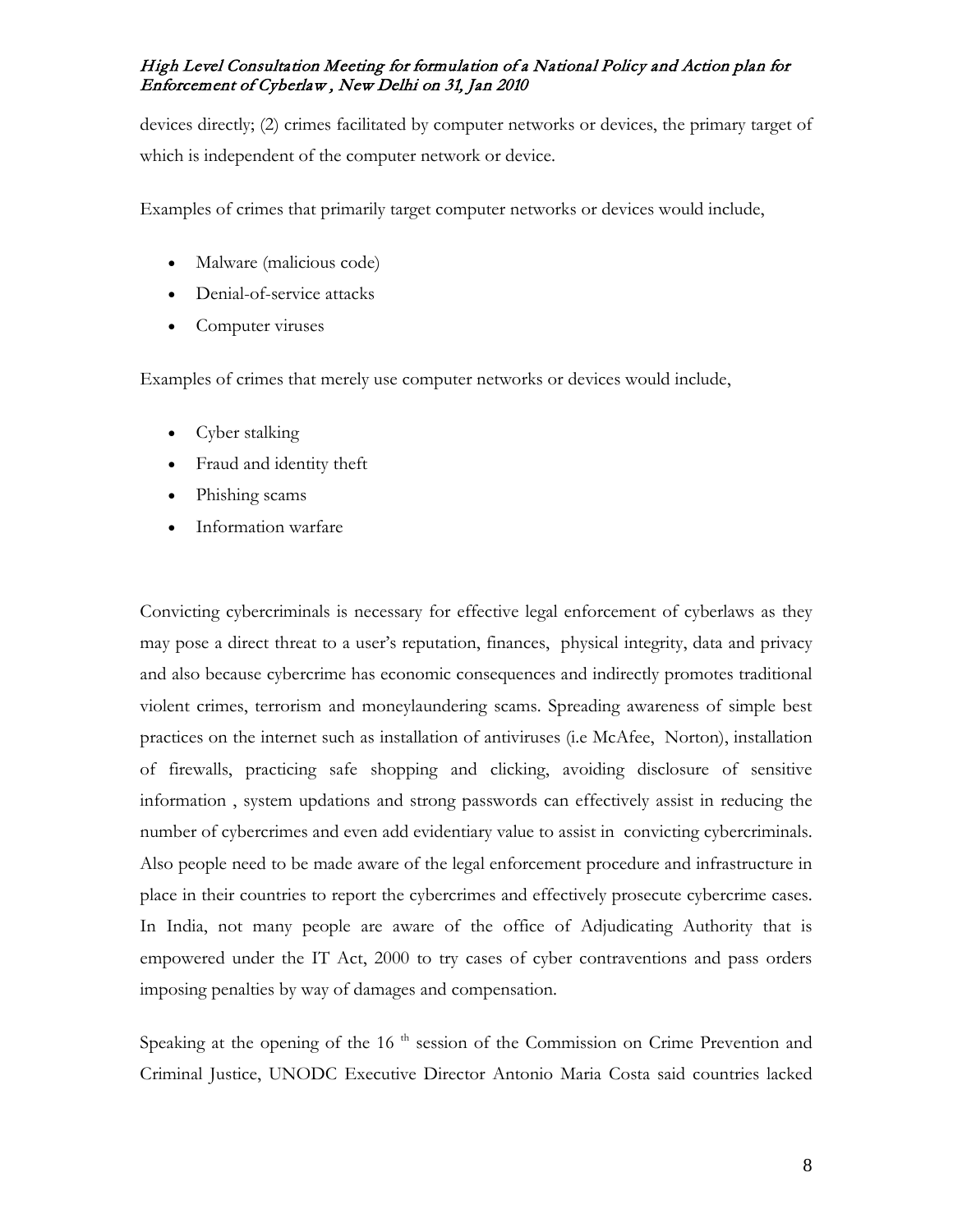sufficient information on criminal activities such as money-laundering, corruption, identitytheft, counterfeiting, cyber-crime and environmental destruction.

"Despite the fact that trans-national crime is one of the greatest threats to security, we operate in an information fog," Mr Costa said. "We do not know the scope of the threats we face and we cannot gauge global crime trends."

He urged countries to track organized crime more effectively and provide information of the type already collated by UNODC on illicit drugs so that governments have the data they need to generate an effective global response<sup>[16](#page-8-0)</sup>.

Greater awareness can be imparted through specialized professional courses, organizing seminars, workshops , through print and electronic media, mass campaigns, involvement of Industry specialists, cyberlawyers, forensic associations amongst other means for spreading cyber education. International organizations should be involved in seminars and workshops conducted with members of Judiciary, Police and legal experts and Industry Associations so that cyberlaws is discussed from an international perspective and Policy makers learn about new technical , policy and legal measures (substantive & procedural) being adopted in other jurisdiction to harmonize cyberlaws and its enforcement.

## Challenge 2: *Our law enforcement officials lack proper training in cyberlaws*

# **Strategy 2: Adequate training to law enforcement officials must be imparted to equip them with legal knowledge and required technical knowledge to enforce cyberlaws.**

There is an imperative need to impart the required legal and technical training to our law enforcement officials, including the Judiciary and the Police officials to combat the Cybercrimes and to effectively enforce cyberlaws. Because of the speed at which communications technologies and computers evolve, even experts must receive regular and frequent training in the investigation and prosecution of high-tech cases.

<span id="page-8-0"></span> <sup>16</sup> see http://www.unodc.org/unodc/en/press/releases/2007-04-23.html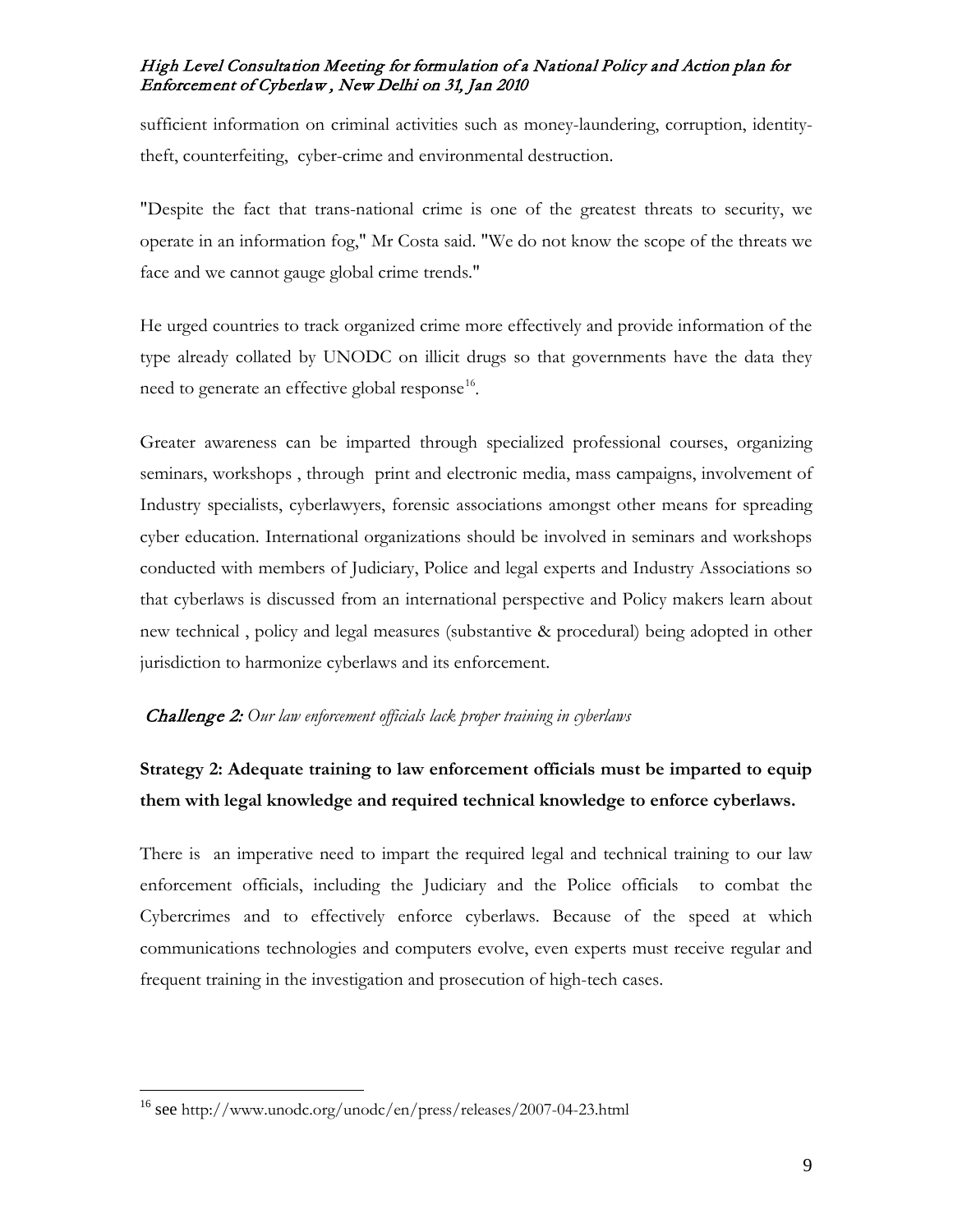At the judiciary level, the lawyers, judges and judicial officers both of civil court and criminal courts may also be involved in discussions on Cyberlaw and at the National Judicial Academy specialized workshops on cyberlaws could be organized to develop better understanding of the law and to bring about speedy delivery of justice. Due to the peculiar characteristics of the cyberspace and fragility and vulnerability of e-evidence, it is important for law enforcement officers to pass search and seizure orders to procure mirror images of the systems at the earliest instance. Since the majority of cyber crime offences defined under the amended IT Act are punishable with imprisonment for three years, the net effect of all amendments is that a majority of these cybercrimes are bailable. This means that the moment a cybercriminal is arrested by the police, barring a few offences, in almost all other cyber crimes, he has to be released on bail as a matter of right, by the police. A cyber criminal, once released on bail, will immediately attempt at destroying or deleting all electronic traces and trails of his having committed any cyber crime. This makes the task of law enforcement agencies extremely complicated.

The reporting and access points in police department require immediate attention. In domestic territory, every local police station should have a cybercrime cell that can effectively investigate cybercrime cases . Accessibility is one of the greatest impediments in delivery of speedy justice. Only 4 cybercrime crime cells in Metropolitan cities and a handful of police officers is highly inadequate in light of growing cybercrimes in India. EOW cell only handles Economic crime cases that involve a sum of INR 1 crore and above and the local police stations have neither trained officers nor equipment to handle the problem. It is a welcome move that the IT Act 2000 has been recently amended and investigation powers have been conferred on Inspectors and above ( as opposed to DSP and above provided earlier). Further, two batches of police officers have been recently trained at the IP University on cyberlaw and legal enforcement. We need to encourage such imparting of specialized training and establish cybercrime cells in each local police station. Also we have only one Government recognized forensic laboratory in India at Hyderabad which prepares forensic reports in cybercrime cases. We need more such labs to efficiently handle the increasing volume of cybercrime investigation cases.

In addition to domestic training, countries should participate in coordinated training with other countries, so transnational cases can be pursued quickly and seamlessly. Trained and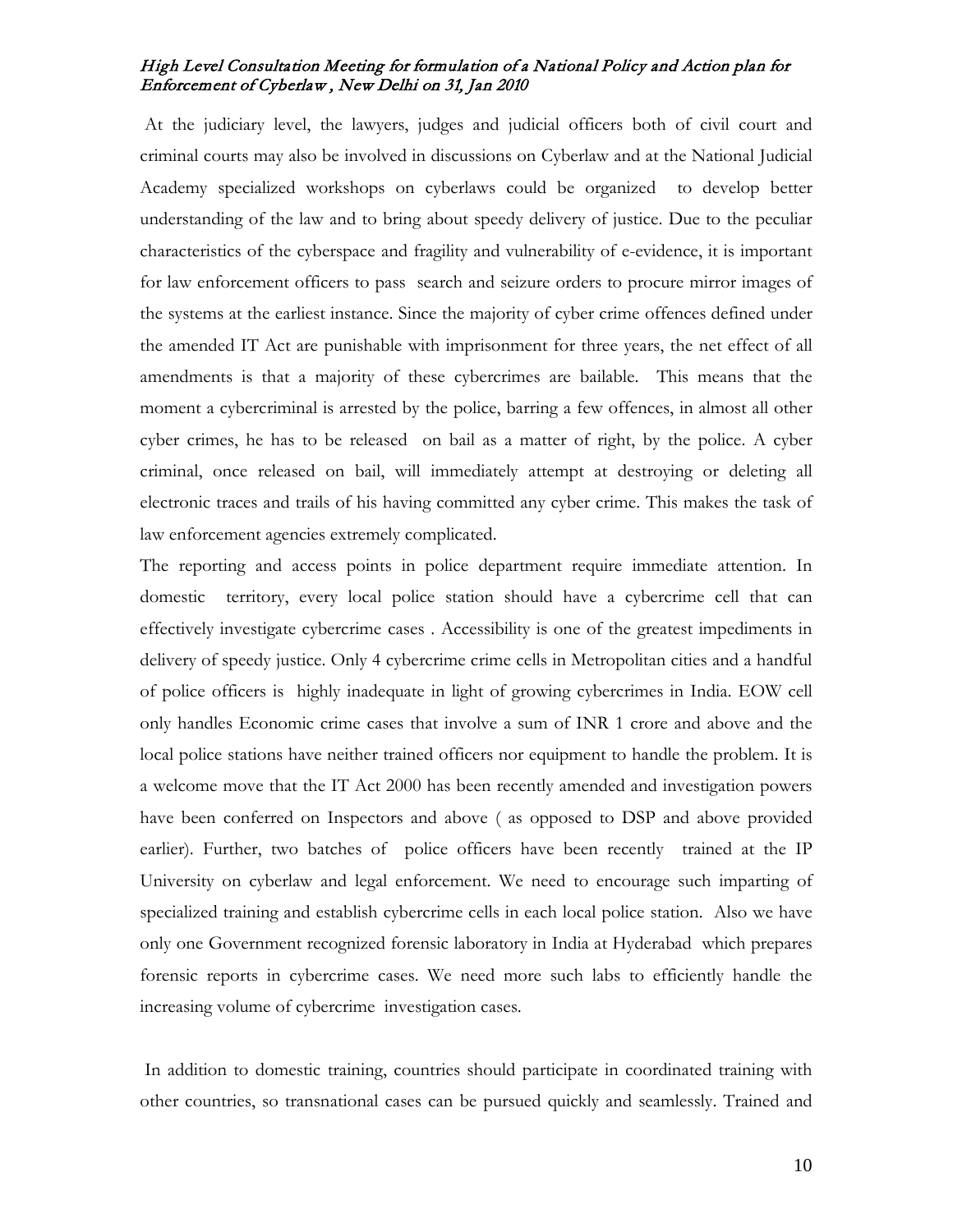well-equipped law enforcement personnel - at local, state, and global levels can ensure proper collection of evidence, proper investigation, mutual cooperation and prosecution of cybercases. Such initiatives to train its law enforcement officials are being taken at various levels by different organizations. For instance, as part of its growing number of activities to tackle cybercrime, UNODC recently hosted a one-week training workshop for law enforcement officers on live data forensics, a subject area which looks at ways in which data can be seized from a suspect's computer while it is still running, thus avoiding the need to seize the computer and take it to a laboratory for analysis. UNODC is working closely with the Irish Police Service, which was recently awarded funding under the European Commission Prevention of and Fight against Crime (ISEC) programme to develop and deliver cybercrime training for all 30 European Union and candidate countries. Experts from Europol and INTERPOL, representatives of Internet service providers and academics are also involved in the programme<sup>[17](#page-10-0)</sup>

# Challenge 3: *Anonymity on the internet poses serious issues in tracing cybercriminals as tracing an IP can be complicated due to use of proxy servers and other spoofing tools.*

**Strategy 3: It is recommended that adequate manpower and resources are dedicated to developing & promoting technologically sound applications to trace IPs and imparting of forensic science education**

When a cyber-stalker sends a threatening emails, or when credit card numbers are stolen from a company engaged in e-commerce, investigators must first locate the source of the communication. To accomplish this, they must trace the electronic trail leading from the victim back to the perpetrator. Actual IP address of a cybercriminal may be extremely difficult to trace. With technical ways to circumvent correct display of IP addresses, such as use of proxy Ips and spoofing techniques, it is a challenging task for law enforcement agencies to track cybercriminals. Fast Flux is one example of such a large scale use of zombie machines as proxies. Fast Flux is a technology used by cybercriminals to make a website resistant both to firewall website filtering( when it is IP address based) and to trace and ' Take down" attempts by law enforcement and malware fighters. It is even more

<span id="page-10-0"></span> <sup>17</sup> see http://www.unodc.org/unodc/en/frontpage/2009/June/law-enforcement-officers-trained-in-tacklingcybercrime.html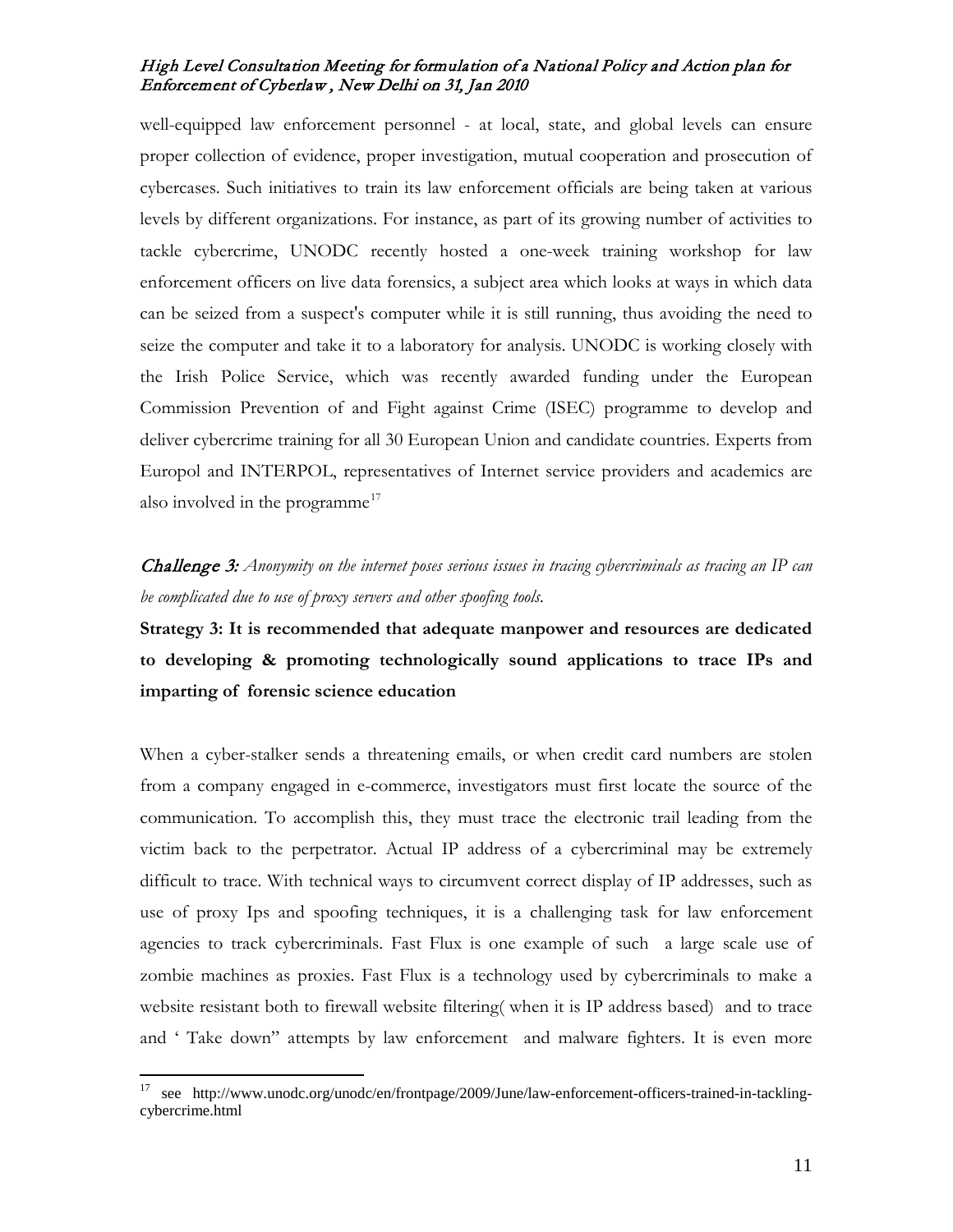complex to trace an IP if it involves an Onion routing<sup>[18](#page-11-0)</sup>. The People's Republic of China has had a very hard time preventing people from bypassing its 'Golden Shield Project' (a national Internet control and censorship project  $19$ , sometimes referred to as 'The Great Firewall of China'), that it has announced a new directive: as of 1 July 2009, all personal computers sold in mainland China, including those imported from abroad, must feature the *Green Dam* software (either installed/pre-installed, or on CDs). *Green Dam* restricts access to a secret list of sites, and monitors users' activity<sup>[20](#page-11-2)</sup>. Such a move highlights the fact that in the same way as it is difficult to trace connections, it is even difficult to prevent access to information on the internet with definiteness. For instance, access to terrorist based websites and child pornography cannot be blocked for techie users who may use a proxy, a private network,onion routing or proxy programs such as *freegate and ultrasurf* . Similarly, "anonymous re-mailer" services, which are services that strip the address information from email messages before passing them along to their intended recipients, raise difficult privacy and law enforcement policy issues. Further, wireless access can either be easily stolen (a survey conducted by *Sophos* in December 2007 revealed that out of 560 computer users, 54 per cent had stolen WiFi connectivity<sup>21</sup>. Moreover, even identifying the owner of a particular mobile phone can be difficult, because mobile phones can be altered to transmit false identifying information. As the costs of mobile phones and mobile telephony service drop, we can expect to see the marketing of "disposable phones," which will further complicate the ability of law enforcement agencies to gather evidence linking a perpetrator to the communication.

Therefore, technically advanced tools and softwares to detect spoofing and to trace the correct IP addresses is therefore essential to detect and identify Cybercriminals on the internet. Proper training and education in cyberforensics is equally essential for collection , storage, and preservation of digital evidence which can otherwise be easily tampered or

 $\overline{a}$ 

<span id="page-11-0"></span><sup>&</sup>lt;sup>18</sup> Onion routing, popularized by the surge of Tor, is an extremely powerful means of anonymization over the Internet. In an onion routing scheme, information transmitted between two relay nodes (including the client and the first relay) is encrypted, and from origin to destination each relay only has knowledge of the previous and the next relay. In other words, when the nodes relay information, they don't know

<span id="page-11-1"></span><sup>19</sup> See http://en.wikipedia.org/wiki/Golden\_Shield\_Project

<span id="page-11-2"></span><sup>20</sup> See http://en.wikipedia.org/wiki/Green\_Dam\_Youth\_Escort.

<span id="page-11-3"></span> $^{21}$  See http://www.itpro.co.uk/165633/users-will-steal-wi-fi-to-bypass-file-sharing-crackdown.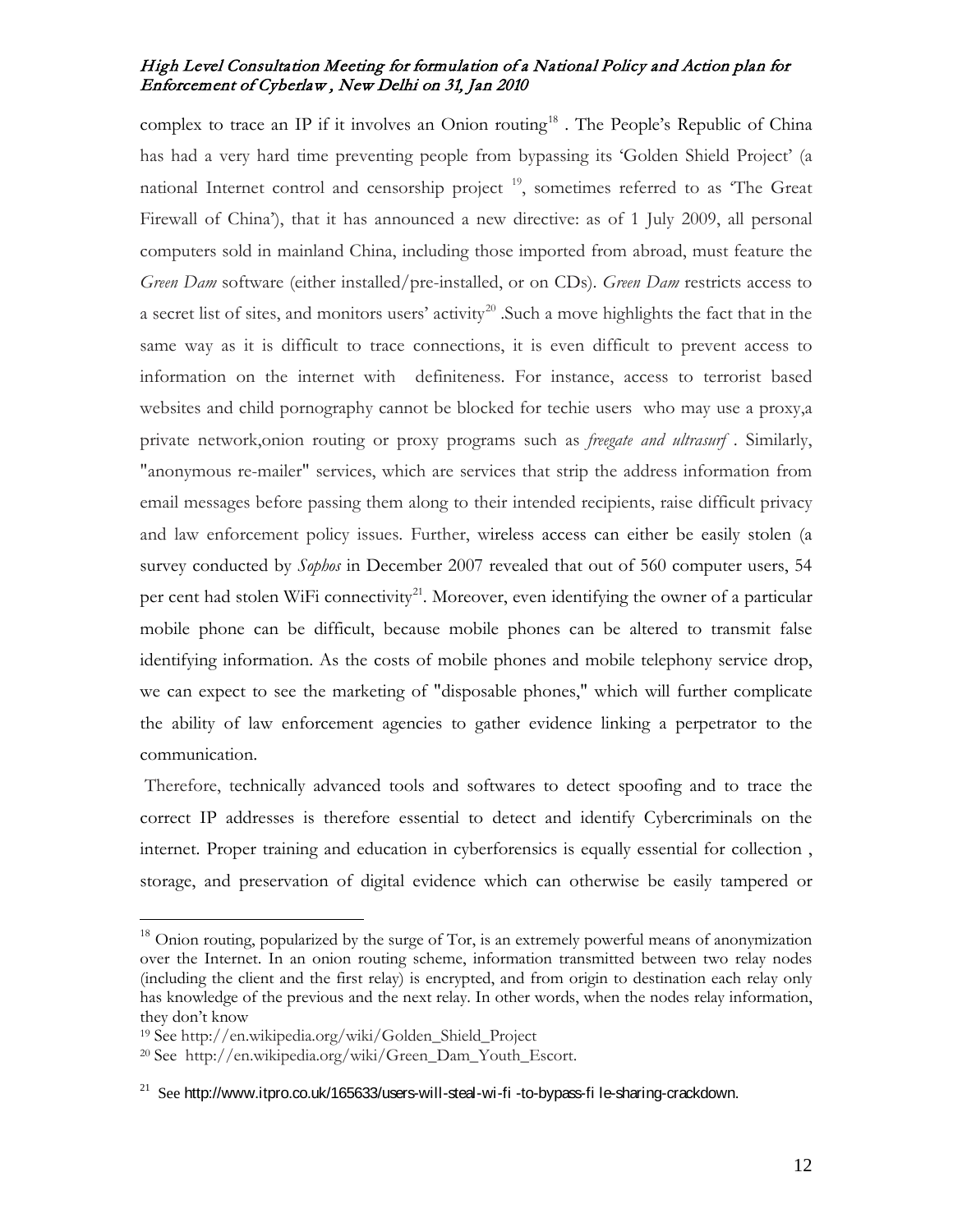erased. There is a definite need to define, design, produce, and implement efficient security tools and measures of protection and reaction to support availability, integrity and confidentiality of ICT infrastructures and develop confidence into e-services. Security Technologies should be Cost effective; User friendly; Transparent; Auditable; and Third party controllable.

Challenge 4: *lack of adequate legal provisions to maintain internet usage files and records makes combating cybercrimes a complex task* 

# **Strategy 4 : Enacting Stricter laws on maintaining logs and Registers for internet usage**

The IP can be traced by checking the logs derived from the Internet Service provider . At times, the access to the user details may be denied by Internet Service Provider on jurisdictional grounds or its logs may have simply expired or overwritten. The police may need to secure appropriate legal orders in each jurisdiction where a relevant carrier or ISP is located. The tracing of cybercriminal becomes difficult when no logs are maintained for reasonable duration of time by companies and ISPs or they are overwritten frequently. Also the cybercafés may not maintain the required Registers for recording personal details and keep records of identity verification of any customers who may use their internet services.

Adequate legal mechanisms will need to be developed to tackle these intricate issues. At present only Police orders mandate in India that Cybercafes should maintain in a Register the personal details and identity proof of its internet users. However, very rarely any inspections by Police are made to effectively check enforcement of this law. Further under Section 79 of the IT Act ,2000 no guidelines exist for ISPs to mandatorily store and preserve logs for a reasonable period to assist in tracing IP addresses in Cybercrime cases.

Voice over Internet Protocols (VoIP) and other new technologies may be a challenge for law enforcement in the future. It is important that law enforcement, government, the VoIP industry and ICT community consider ways to work together to ensure that law enforcement has the tools it needs to protect the public from criminal activity and decrease the number of vulnerabilities of digital environments.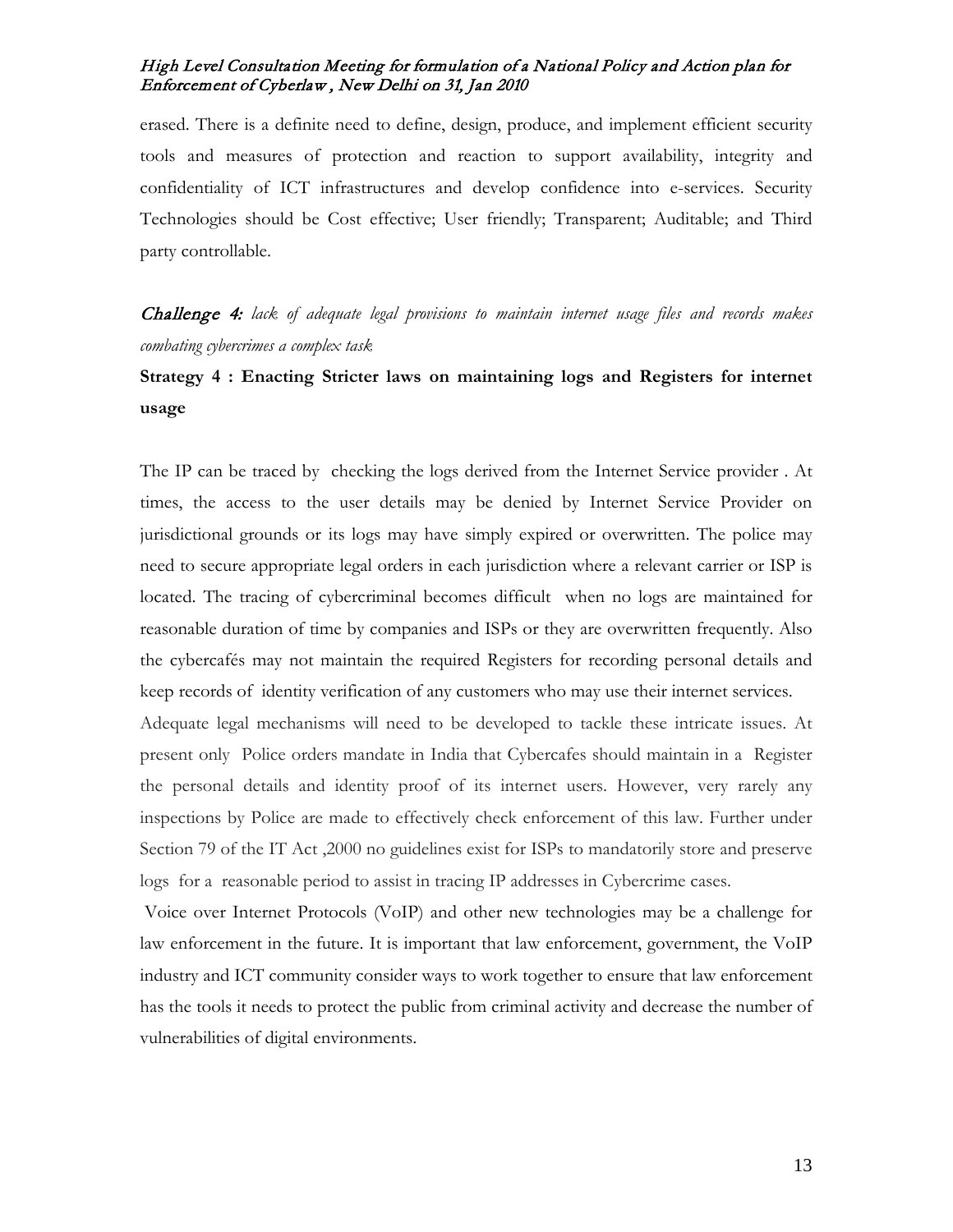Challenge 5: *Electronic data is sensitive and can be easily tampered or destroyed.*

**Strategy 5: Providing cyber forensic science education to law enforcement personnel will assist in protecting sensitive e-evidence admissible in court of law**

Electronic data generated by computers and networked communications such as the Internet can be easily destroyed, deleted, or modified. Digital photographs are but one example of digital information that can be altered in ways that may be difficult to detect. As a result, law enforcement officials must be cognizant of how to gather, preserve, and authenticate electronic evidence in a authentic manner that will be completely admissible in a court of law. When computers are used to store information, law enforcement agents generally can, upon securing a warrant, search the computer in the same way that they would a briefcase or file cabinet. The difference is that a computer can store a tremendous amount of information, including evidence that might not be known to the computer's owner.

This feature of computer information can be both a benefit to and a challenge for law enforcement. It can benefit law enforcement by providing information (sometimes in a readily searchable way) that might not have existed in the non-computer world. But it can obviously present law enforcement challenges by highlighting the need for training and time for the information to be recovered. This will not only require substantial training of law enforcement personnel, but also sufficient experience with such evidence by investigators, prosecutors, defense counsel, courts, and others until clear rules and standards are established. Cyber-specific equivalents of traditional investigation measures include-

- expedited preservation of stored computer and also traffic data, the so-called "quick freeze procedure" to ensure that cybercrime investigations do not fail simply because data were deleted during the (often lengthy and complex) investigation process,
- search and seizure of stored computer and also traffic data, and
- real-time collection of traffic data and interception of content data (provided that the general requirements of an interception of telecommunications are fulfilled).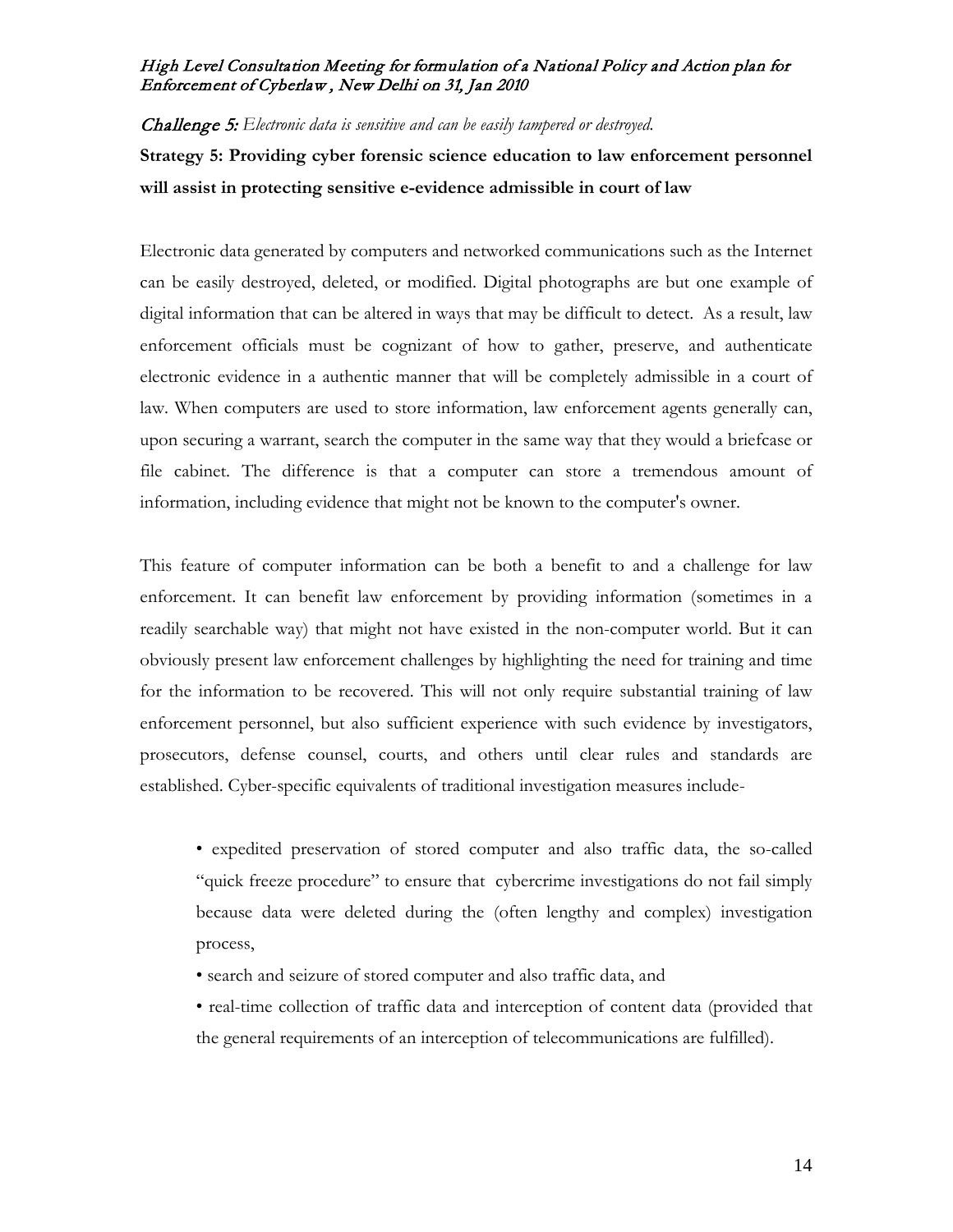Challenge 6: *Law enforcement agencies often find it difficult to keep abreast of the dynamic technical knowhow & tools*

# **Strategy 6: Effective Public private partnership is recommended to circumvent this problem.**

A further legal challenge results from the fact that the State is, vis-à-vis the internet, an actor of limited power and capacity so that there is a need of public-private partnerships in fighting cybercrime. The development of modern information and communication technologies has been and is largely controlled by private actors. The internet has been constructed as a private and non-hierarchical global network without specific location and definitely not under state control.

The sheer volume of today's internet communication makes it an impossible task for state authorities with limited resources to "check the web". And "normal" police and prosecution authorities often lack the technological experience and capacity to investigate and prosecute efficiently in a complex data-processing environment. Therefore, criminal justice systems depend on the private sector – the civil society and the economy, in particular the information and communication technology industry and service providers of all kinds for an efficient investigation and prosecution of cybercrimes. Without active participation of the private sector, it is hardly possible, for example, to detect the whole spectrum of child pornography in the internet and trace it to its distributors and, in the end producers.

State authorities and private companies carry out threat assessments, establish prevention programs and develop technical solutions. On the other hand, it is true that private actors are naturally reluctant to share information, expertise and best practices with state authorities because they want to protect their business models, secrets and also the customer trust. Nevertheless, certain types of voluntary public-private partnerships against cybercrime have been developing during the last years. They include-

• operational cooperation in specific cases,

• blocking of websites containing illegal content such as child pornography or hate speech,

• private self-regulation through codes of conduct,

• sharing of necessary and relevant information across the private and public sector,

• setting up networks of contact points in both the private and the public sector.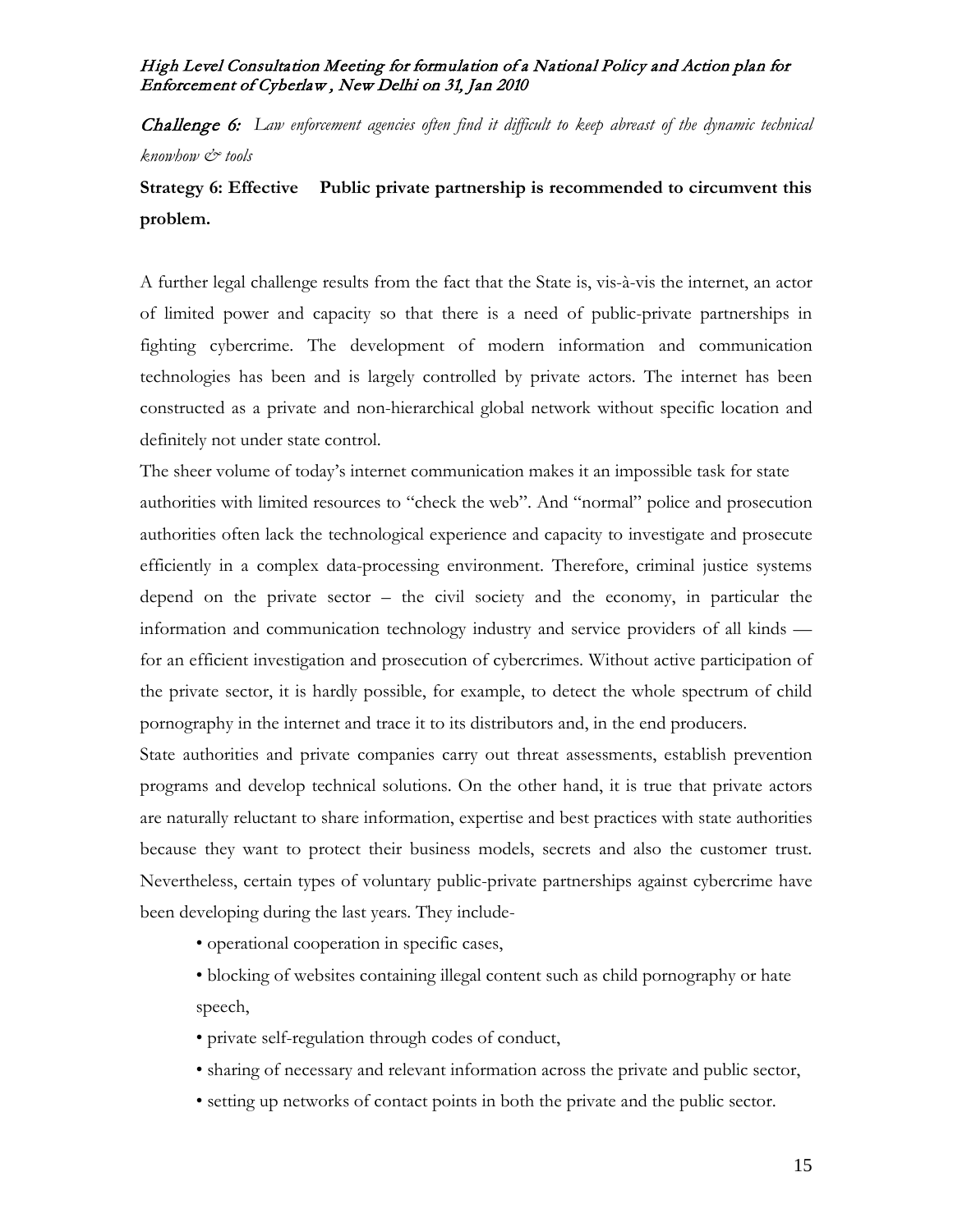An instructive example of a voluntary private-public partnership is the so-called "Mikado" operation" which took place in Germany in 2006: In 2004, a German TV station had identified a website offering the download of child pornography following payment of 79,99 US-\$ through an internet credit card transaction into a specific account. In order to investigate and prosecute persons who downloaded and, consequently, possessed child pornography (which is a criminal offence under German law), a public prosecutor asked 22 German credit card firms to scan all their clients' credit card transactions from 2004 and identify those clients who had transferred 79,99 US-\$ into the specific account. The credit card firms cooperated on a voluntary basis, and billions of credit card transactions by millions of credit card holders were checked without their consent. Indeed, 322 persons were identified who had transferred the exact amount into the specific account. The authorities applied for search and seizure orders against these persons, and in fact many of them had downloaded child pornography.

Some of the other initiatives based on public private partnership are -

- A criminal referral by Microsoft lead to the arrest of 8 Bulgarian members of the MBAM Phishing gang for the phishing of a Microsoft billing website
- NCFTA is an alliance between the FBI, US Postal Inspection Service and private industry.
- Digital PhishNet: public-private cooperation to drive enforcement against phishing websites hosted by NCFTA
- Signal-Spam was initiated as a public-private organization to identify spammers for enforcement cases
- London Action Plan, a cooperation between industry and Telecom and Consumer Public Authorities to fight spam
- European Financial Coalition is a cooperation between law enforcement and IT and financial industry to fight child exploitation
- The NHN Corporation of the Republic of Korea has made a donation of \$500,000 to the United Nations Office on Drugs and Crime to help establish a Virtual Forum against Cyber-crime. This strengthens the Office's work in this area and is the first time that a private company has granted money to  $UNODC<sup>22</sup>$  $UNODC<sup>22</sup>$  $UNODC<sup>22</sup>$

<span id="page-15-0"></span> <sup>22</sup> http://www.unodc.org/unodc/en/press/releases/2007-12-03.html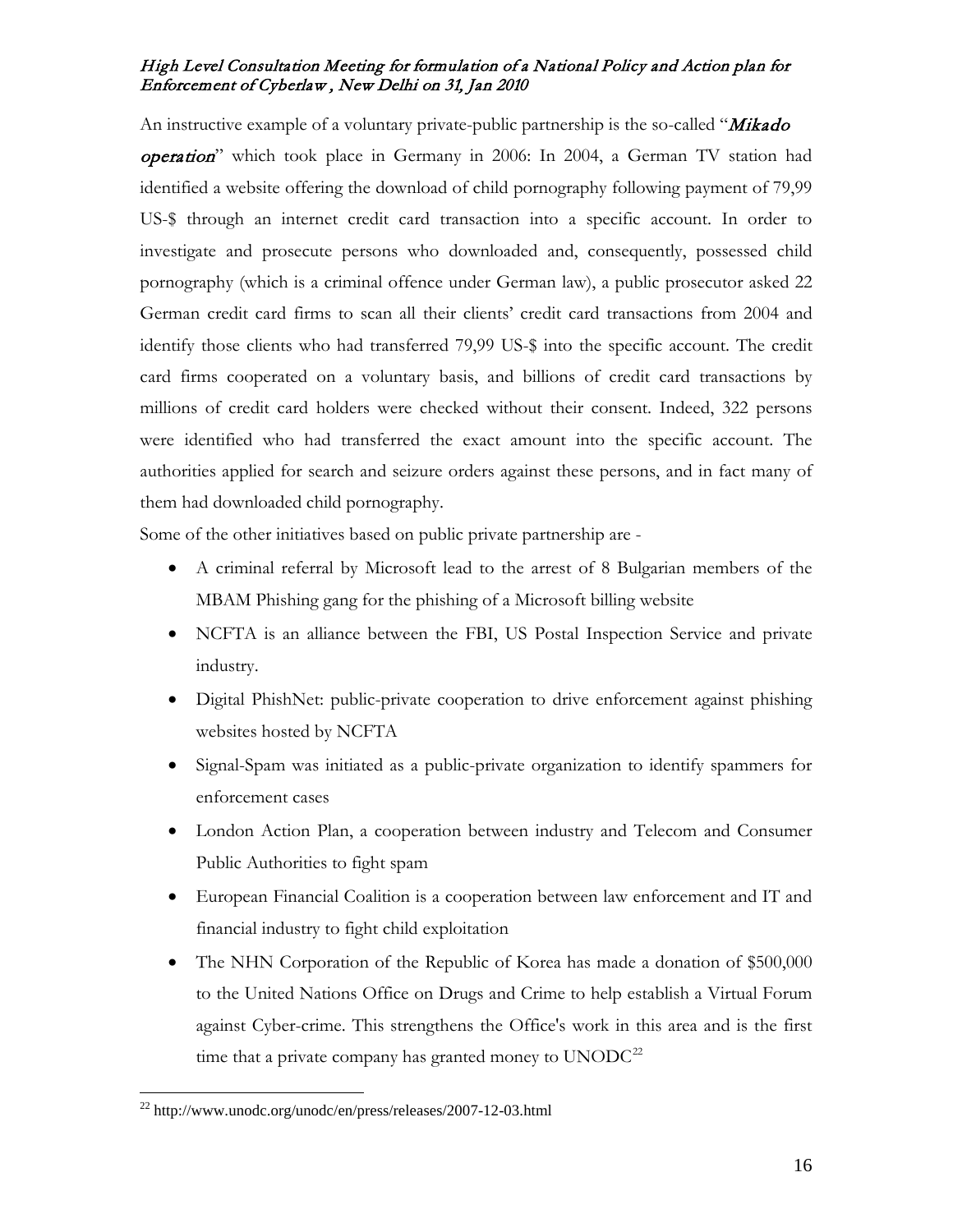Challenge 7: *- Institutionalizing the contact points for reporting cybercrimes that affect National sovereignty and public good and safeguard Critical Information Infrastructure of a country is absent or weak in many countries. Statutorily recognized accreditation agencies are also absent in few countries rendering online security at risk.*

**Strategy 7: Computer Emergency Response team to be strengthened financially technically and by infrastructure to aptly serve as national agency for incident response. Establishing statutorily recognised accreditation agencies, creating certification policies, office of Controller of Certifying authority,and other security measures will be indispensable in securing the online environment.**

Statutory authority must be given to institutions responsible to maintain Critical Information Infrastructure security and depute Computer Emergency Response teams empowered to take immediate interception, filtering, blocking and other measures against offending material that endangers national security , integrity of a State, or public good. In many countries such agency is either not statutorily institutionalized or is not well equipped to meet the challenges in cyberspace.

Continued development of national CERTS (Computer Emergency Response Teams) around the world, and their liaison with the international FIRST (Forum of Incident, Response and Security Teams) community is essential to prevent and combat cybercrimes, cyber warfare, damage to critical infrastructure and cyberterrorism. Their activities should include not only information sharing, analysis of case studies and warning roles, but also a response capability operated by ICT security professionals. This will protect against cyber attacks and also improve end-user awareness and responsibilities with respect to safeguarding information, security and privacy. To make these organizations stronger greater financial , manpower and technical resources must be allocated to the CERT to perform its role effectively in combating cybercrimes.

For better security in online environment, establishing statutorily recognised accreditation agencies, creating certification policies, office of Controller of Certifying authority, and creating procedures of information security enhancing measures will also play a vital role.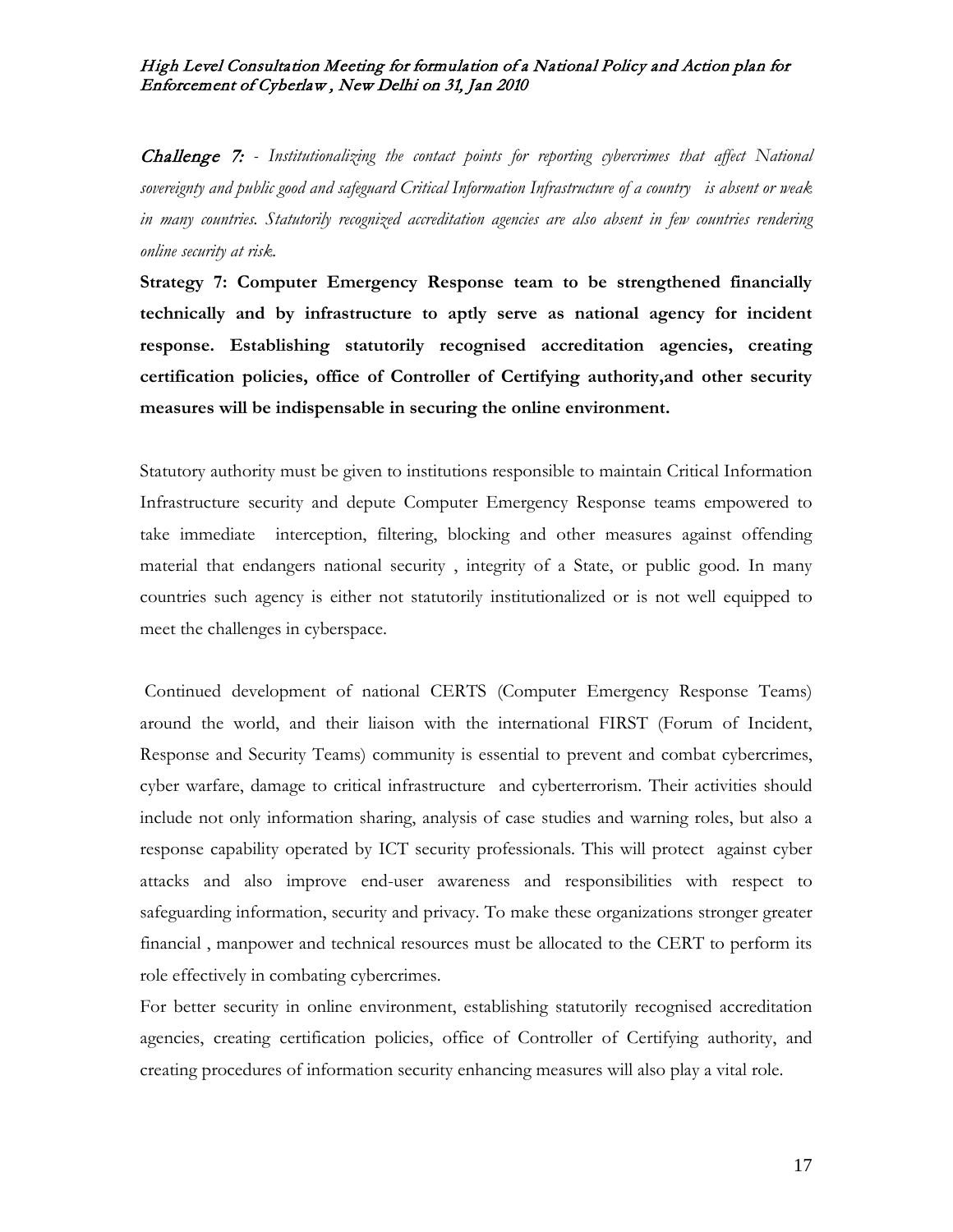*Challenge 8: The Corporate world is not seriously paying the deserved attention to adopting strong ICT culture and best practices* 

# **Strategy 8: At a corporate level, bringing ICT policy into action is important for enhancing information security practices**

Different countries have adopted stringent provisions in their cyber legislation to make Corporate entities responsible and accountable for failure to protect data . India inserted Section 43A in the IT Act,2000 whereby any corporate entity that deals in or possesses sensitive personal data or information in a computer resource it owns,controls or operates and is negligent in implementing reasonable security practices that causes wrongful loss or gain to a person , such corporate entity shall be liable to pay damages to the person so affected. The reasonable security practices may be contractually declared, or specified by law or industry standards . At this juncture it is imperative to clearly form the security standards which professional/industry Association can assist in framing or to develop a law that seeks to achieve the 'data security' objective.

Besides framing the best security practices , better enforcement of cyberlaws can be achieved through an internal approach of Integrated Privacy and Security management of information that embodies several components in a cycle of continual vigilance and improvement:

i. Assessments of risks and liabilities in the context of business function,

ii. Top management review of risks and formulation of policy objectives

iii. Design of policy, procedural and technological tools and evaluation of the associated costs,

iv. Top management review and endorsement of mitigation tools and costs,

v. Training commitment at all levels within the organization,

vi. Implementation of tools including test and evaluation of tools

vii Monitoring of compliance and enforcement,

viii Annual reviews and audits,

ix. Adjustments to the security program. Employees must comply with security policies and procedures, and management must take enforcement action taken in instances of violations. Both employee monitoring and audits are important compliance tools.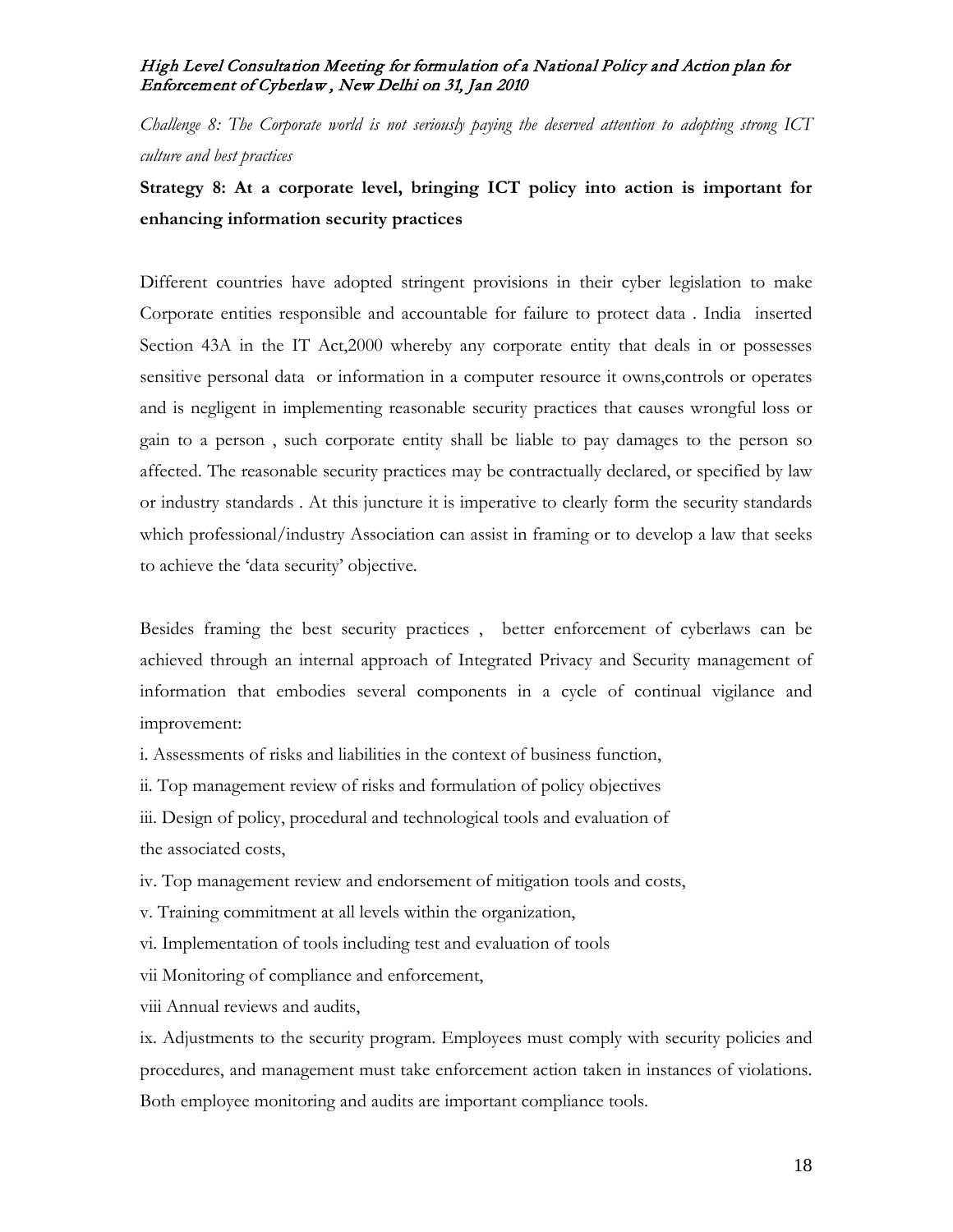**Challenge 9:** *There are heterogeneous laws and no one universal cyberlaw.*

# **Strategy 9: Unification of Cyberlaw through multilateral treaties and other international initiatives**

Solving the problem of transnationality and involvement of multiple jurisdictions involves multilateral treaties, establishing which jurisdiction to apply and defining the ensuing legal procedure. The investigation of cybercrimes and prosecution of cybercriminals and execution of court orders requires efficient international cooperation regime and procedures.

Organization for Economic Co-operation and Development (OECD) first studied the legal issues raised by cybercrime in 1983. Recommendations were made in an attempt to harmonize qualification of the same cybercrimes amongst the varied national legal systems <sup>[23](#page-18-0)</sup>. Later, in 1997, the G8 instigated the creation of a Contact Points Network, meant to become the reference directory for international cooperation actions on cybercrime. Crimes against peace and security in cyberspace should be established as crimes under international law through a Convention or Protocol on the United Nations level.

A Convention or a Protocol on the United Nations level on cybersecurity and cybercrime should be a global proposal for the present times that is based on a potential for consensus. The final draft code may be prepared by the International Law Commission. Mankind will in the future be completely dependent on information and communication technologies. Serious crimes in cyberspace should be established and punishable under international law, whether or not they are punishable under national law.

Union (ITU) should be established. This initiative could have as a final goal a Draft Convention that should be submitted to the International Law Commission for considering a United Nations Convention on Peace and Security in Cyberspace. The work which is being done under the aegis of the ICT Task Force of the United Nations to prepare draft A combined global initiative on the United Nations level by organizations such as United Nations Office on Drugs and Crime (UNODC) and the International Telecommunication

<span id="page-18-0"></span> $^{23}$  Verdelho, P. The effectiveness of international co-operation against cybercrime: examples of good practice. For the Project on Cybercrime of the Council of Europe, 2008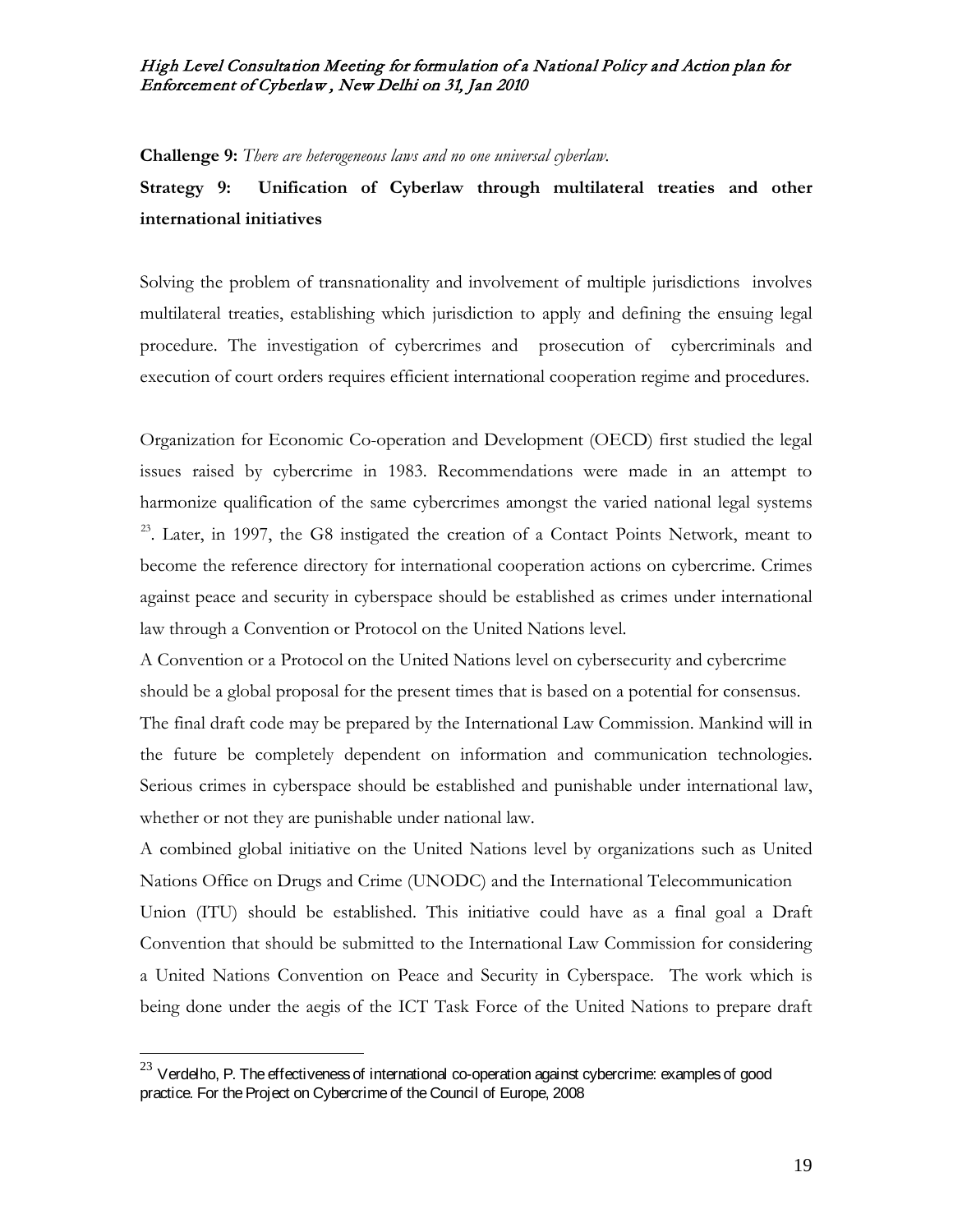proposals for a Law of Cyberspace is welcome. Deliberations of the Eleventh United Nations Congress on Crime Prevention and Criminal Justice (Bangkok, 18-25 April 2005)<sup>[24](#page-19-0)</sup>, in particular those of its Workshop on Measures to Combat Computer-related Crime and its underlying background paper are important steps in this process.

Further, ITU launched in May 2007 the Global Cybercrime Agenda (GCA) for a framework where the international response to growing challenges to cybersecurity could be coordinated.<sup>[25](#page-19-1)</sup> In order to assist the ITU in developing strategic proposals, a global High-Level Experts Group (HLEG) was established in October 2007. This global experts group of almost 100 persons made a report through its Chairman in August 2008 with recommendations, including on cyber crime legislations. The Global Strategic Report was delivered in November 2008, including strategies in five work areas: Legal measures, Technical and procedural measures, Organizational structures, Capacity building, and International cooperation.

Council of Europe Convention on Cybercrime (2001) is another substantial initiative. The Convention on Cybercrime is an international treaty initially drafted by the Council of Europe (CoE), with the addition of the USA, Canada and Japan; however signature and ratification are by no means limited to member states of the CoE, and are open to all countries. It aims at providing the basis of an effective legal framework for fighting cybercrime, through harmonization of cybercriminal offences qualification amongst the legal systems of member states, Provision for laws empowering law enforcement or/and prosecutors with cybercrime investigation capabilities in each member state and provisions for laws and procedures enabling international cooperation amongst member States during investigation and prosecution of transborder cybercrimes [26.](#page-19-2)

 $\overline{a}$ 

<span id="page-19-0"></span><sup>24</sup> see www.**un.org**/events/11th**congress**/docs/programme.pdf

<span id="page-19-1"></span><sup>25</sup> See

http://www.cybercrimelaw.net/documents/A\_Global\_Protocol\_on\_Cybersecurity\_and\_Cybercrime .pdf

<span id="page-19-2"></span><sup>26</sup> Critics of the Cybercrime Convention are of the view that it is based on criminal cyber activities in the late 1990s. New methods of conducts in cyberspace with criminal intent must be covered by criminal law, such as phishing, botnets, spam, identity theft, crime in virtual worlds, terrorist use of Internet, and massive and coordinated cyber attacks against information infrastrutures. In addition, the terminology included in the Convention is a 1990s terminology, and is not necessarily suitable for the present times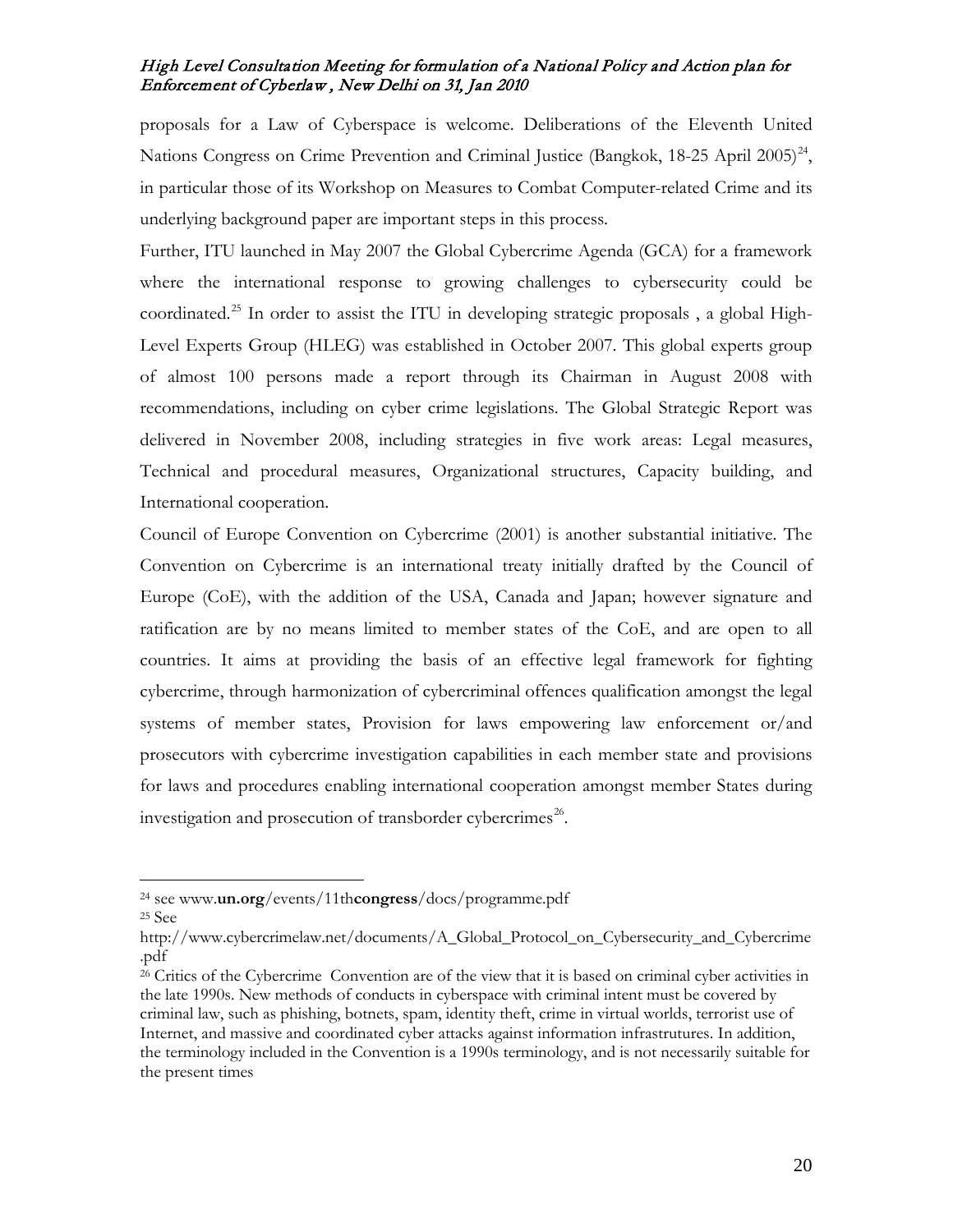Countries ratifying it must implement the provisions made by the Convention within their local legal system and designate points of contact for the cooperation procedures, so as to initiate them expediently upon request from another member state. India has not so far ratified the Convention and needs to think seriously on this issue . Also, India has not ratified the UN Convention Against Transnational Organized Crime, 2003.The Convention represents a major step forward in the fight against transnational organized crime and signifies the recognition by Member States of the seriousness of the problems posed by it, as well as the need to foster and enhance close international cooperation in order to tackle those problems. In light of these facts, although Section 1(2) read with Section 75 of the IT Act,2000, India assumes prescriptive jurisdiction to try accused for offences committed by any person of any nationality outside India that involves a computer, computer system or network located in India, on the enforcement front, without a duly signed extradition treaty or a multilateral cooperation arrangement, trial of such offences and conviction is a distant dream!

Another method to promote uniform international responses would be to come forward with model prescription by independent cyber experts from across the globe . Such texts could form a positive body of cyberlaw or code of conduct around which multilateral treatymaking could take place. This, in my view, will also assist in closing loopholes and increasing the approximation to a universal legal framework.

Alternatively, a '*self help*' approach would call on States to undertake efforts at updating their cyberlaws suo moto, along legal standards "as stringent" as existing legislation elsewhere. This process would work by emulation. Cyberlaw in this way would increasingly be harmonized. One important criterion for nations would certainly be that their work be compatible with emerging global consensus.

All these methods are not mutually exclusive, but indeed mutually supportive. Irrespective of which forum takes up this exercise of harmonizing cyberlaws the following parameters are extremely essential to bring out effective enforcement of cyberlaws-

(a) *It is important to have a unification in recognizing the offences that qualify as cybercrimes from a global consensus .* The Convention on Cybercrime is one of the strategies that achieves such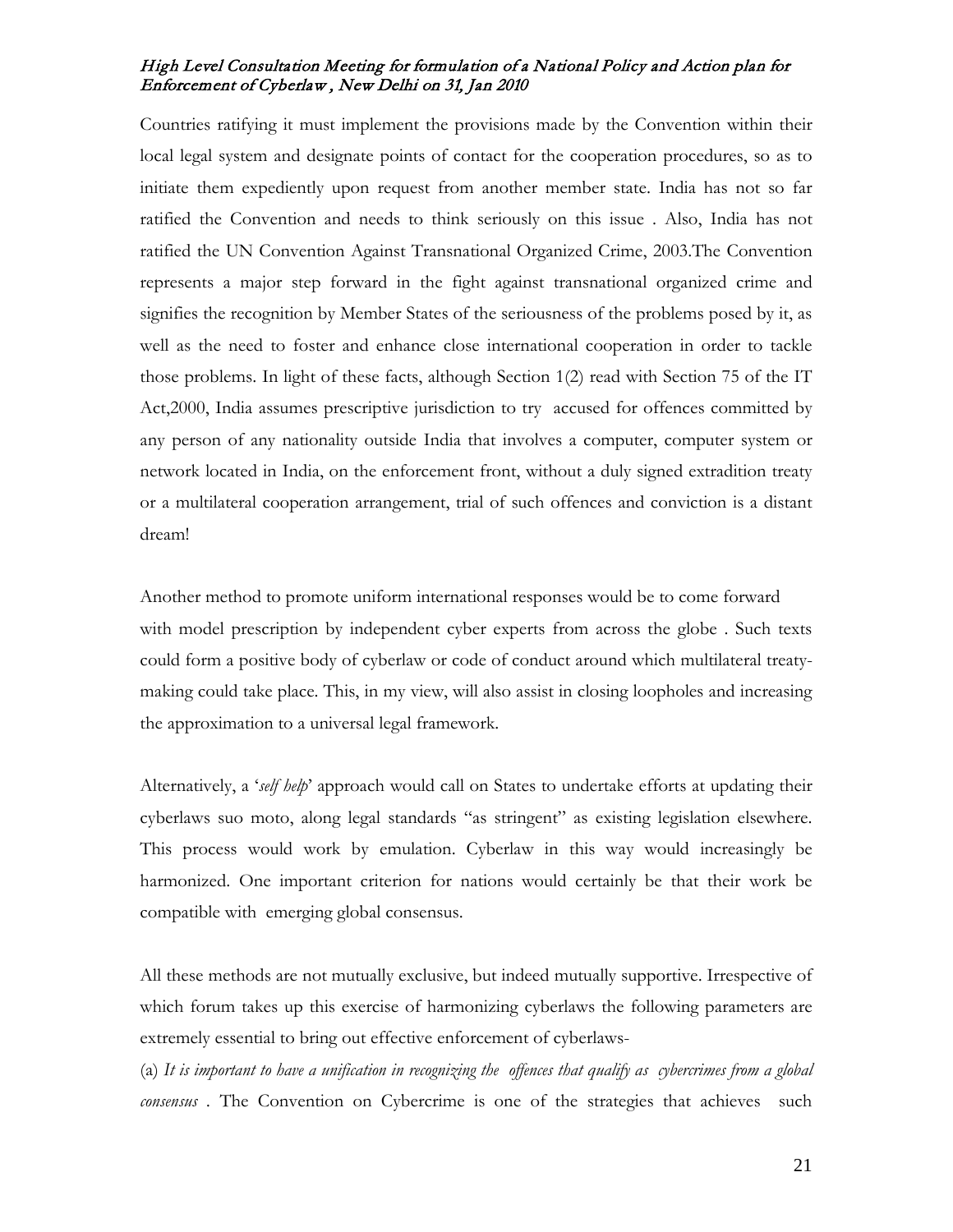harmonization by Art. 2 to 11. These offences are illegal access, illegal interception, data interference (i.e. alteration or destruction of data), system interference (ex: DoS attacks), misuse of devices (production, distribution and use of hacking tools ), computer-related forgery, computer-related fraud, child pornography (producing, distributing, procuring, possessing), infringements of copyright 'on a commercial scale', and aiding/abetting thereof. In addition to the fact that laws of a country may differ from the other in categorization of offences and punishments in respect thereof, many countries may even consider an illegal activity such as Gambling or prostitution as legal and its laws in turn may even protect the same. This creates complications where for instance an activity is legal in one Jurisdiction but has its effect in another jurisdiction where such activity is considered illegal. Harmonizing the substantive laws, to this extent, becomes perplexing and entangles conflict of law principles , principles of sovereign rights and jurisdictional issues.

(b) Without *empowering domestic authorities with cybercrime investigative abilitie*s and international cooperation , enforcing cyberlaws may not be possible .Art. 16 to 21 of the Cybercrime Convention recognizes this fact. These provisions provide for expedited preservation of stored computer data to preserve volatile data such as connection logs at Internet Service Providers), expedited partial disclosure of traffic data (means ISPs have to immediately disclose the fact that the data to be preserved shows that connection is routed to or from another provider), production order (to compel ISPs to give out subscriber information upon request from authorities, most likely based on an IP address), search and seizure of stored computer data, real-time collection of traffic data ('traffic data' has to be understood as connection logs), interception of content data (sniffing at ISP level, provided the latter has the technical capacities to). In conducting cybercrime investigation and prosecution, countries should ensure that their procedural elements include measures that preserve the fundamental rights to privacy and human rights, consistent with their obligations under international human rights law. Preventive measures, investigation, prosecution and trial must be based on the rule of law, and be under judicial control.

•*International Cooperation amongst law enforcement agencies is a prerequisit*e- Since cybercrimes generally involve more than one jurisdiction ( for example, a crime may be committed in one jurisdiction and the effect of it is felt in another jurisdiction) law enforcement agencies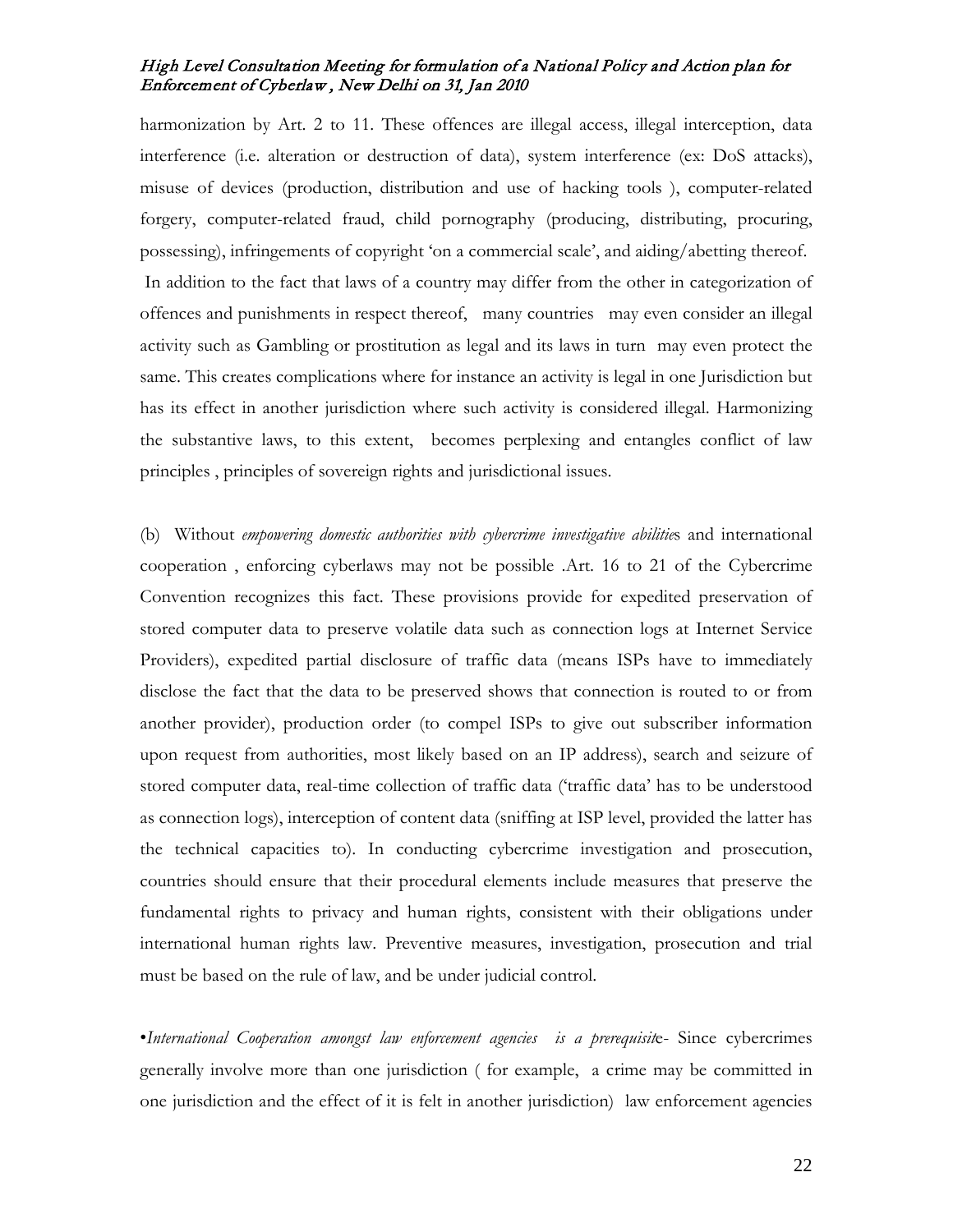need to cooperate internationally during investigation and prosecution of cybercrime cases. This strategy is an intrinsic part of an effective cyberlaw enforcement regime<sup>[27](#page-22-0)</sup>. Art. 23 to 34 of the Cybercrime Convention confers power to a member state to quickly and efficiently request another member state to make use of its investigative abilities as defined above (Art. 16 to 21) for the purpose of a transborder investigation or prosecution. It must be noted that 'dual criminality' (i.e. action considered as a crime in both countries) shall not be required for a request of expedited preservation of stored computer data, while it may be required for accessing

preserved data (pertaining to the aforementioned preservation or not).

• *Designation of a permanent point of contact-*

At the international level, the Convention on Cybercrime provides for the '24/7 Network' by virtue of Art. 35. **I**n an effort to foster cooperation of law enforcement agencies around the world against cybercrime, Interpol has also created a contact point network, currently featuring 111 'National Central Reference Point' (NCRP).CERT is also playing an important role and increases receptivity and accessibility as point of contact for a country to aid investigation of cybercrimes that involve multiple jurisdictions. Both Interpol and the G8 countries offer a 24/7 network. The G8 24/7 network is offered to countries outside member countries, and includes today more than 40 countries.

### • *Continuous Striving for removal of pitfalls*

There is truly no utopian strategy for effective enforcement of Cyberlaws. Even Cybercrime Convention which has a reasonably sound legal infrastructure needs constant endeavours to improvise its effectiveness. At the time of writing, 46 countries have signed the Convention, of which 26 countries have ratified it and effectively put it into force . For instance, a country like Romania, although at the edge of cybercrime fighting with about 900 cases processed per year by a specific prosecution service and all provisions fully implemented,

<span id="page-22-0"></span><sup>&</sup>lt;sup>27</sup> In Art 29,30,31 of the Cybercrime Convention ,International cooperation, for instance, may be refused if: 'the request concerns an offence which the requested party considers a political offence or an offence connected with a political offence,' or 'the requested party considers that execution of the request is likely to prejudice its sovereignty, security,public order or other essential interests.' (Art. 29, 30, 31)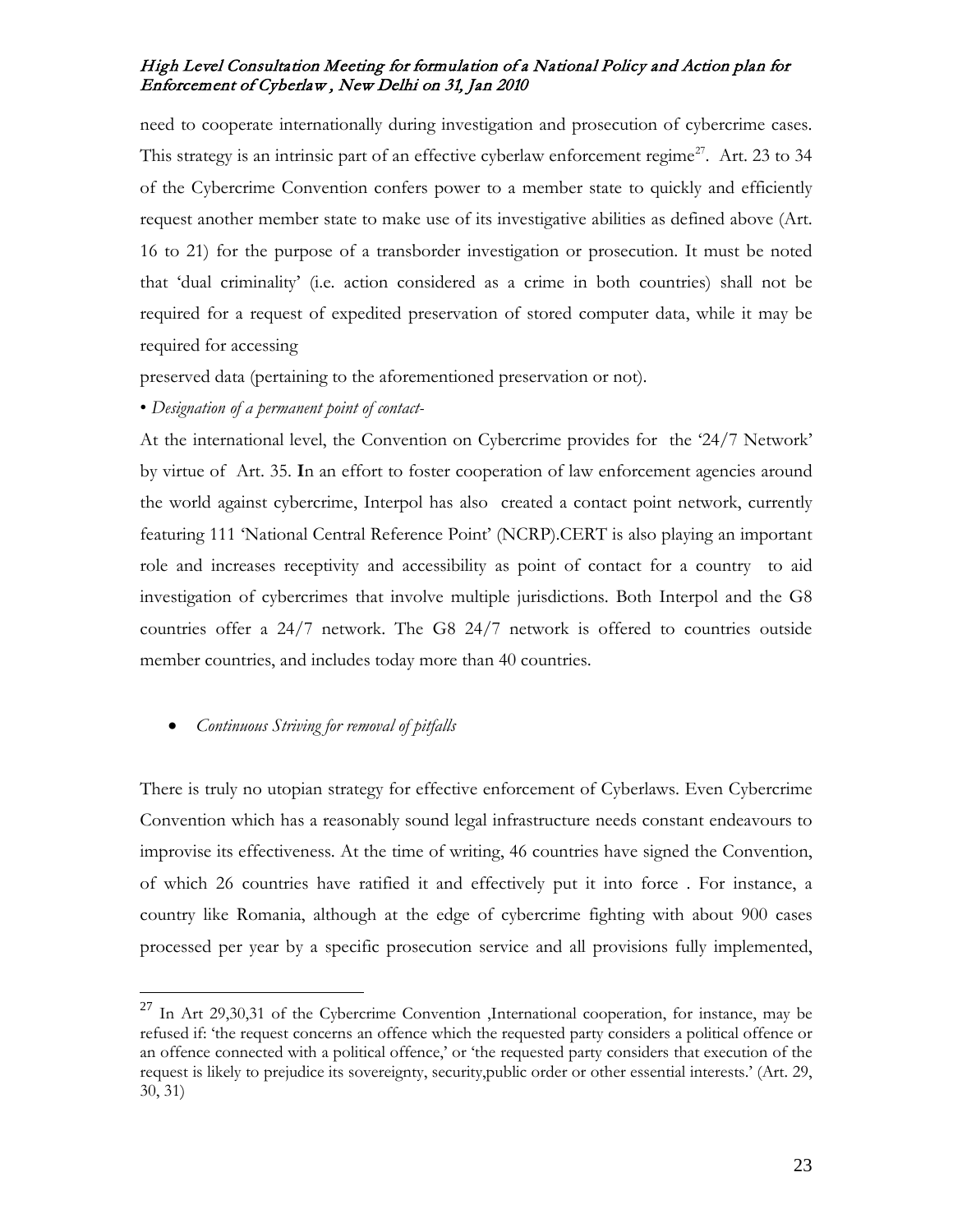only receives a dozen international requests per year via its 24/7 network contact point (as defined by Art. 35).Estonia has received no queries till date and France from 10 to 20 per year. As a matter of fact, over the 26 countries that ratified the Convention, only four of them have designated a cybercrime-specific unit (whether a police unit or a Dept of Justice service) as the  $24/7$  network point of contact of Art. 35 (France, Romania, USA, Norway).<sup>[28](#page-23-0)</sup> Hence, better implementation procedures needs to be infused to effectively enforce Cyberlaws .Also, continuous efforts ought to be made for removal of operational and cross border coordination difficulties .

#### Challenge 10*- Creating cyberlaw does not equate with "No cybercrimes "*

**Strategy 10: Attention to Sociological aspect is recommended as role of a strong political and governance will cannot be undermined.**

In *Finance Criminelle* Marie-Christine Dupuis-Danon notes that-

'*for the sociologist and the criminologist alike, it is not because there is a law against corruption that corruption disappears*' [29](#page-23-1)

The same logic could be applied to cybercrime. In simple words, the view that once all the countries have ratified the Convention on Cybercrime or similar treaty, there will be no 'cyber-havens' any more is a myth. To be efficient, ratification and implementation must be connected with a strong political and governance will.

featuring 23 countries. It has proved to be effective, since at the time of writing all but one of the 23 original blacklisted countries have implemented legal and institutional changes One such factor, largely used by the Financial Action Task Force on Money Laundering (a.k.a. GAFI, by its French acronym) in the domain of money laundering, is pressure from the international community: in 2000 and 2001, the GAFI issued its famous list of 'Non-Cooperative Countries or Territories' (commonly referred to as the GAFI Blacklist)

<span id="page-23-0"></span> $^{28}$  Verdelho, P. The effectiveness of international co-operation against cybercrime: examples of good practice. For the Project on Cybercrime of the Council of Europe, 2008

<span id="page-23-1"></span> $29$  Dupuis-Danon, M.-C. Finance Criminelle.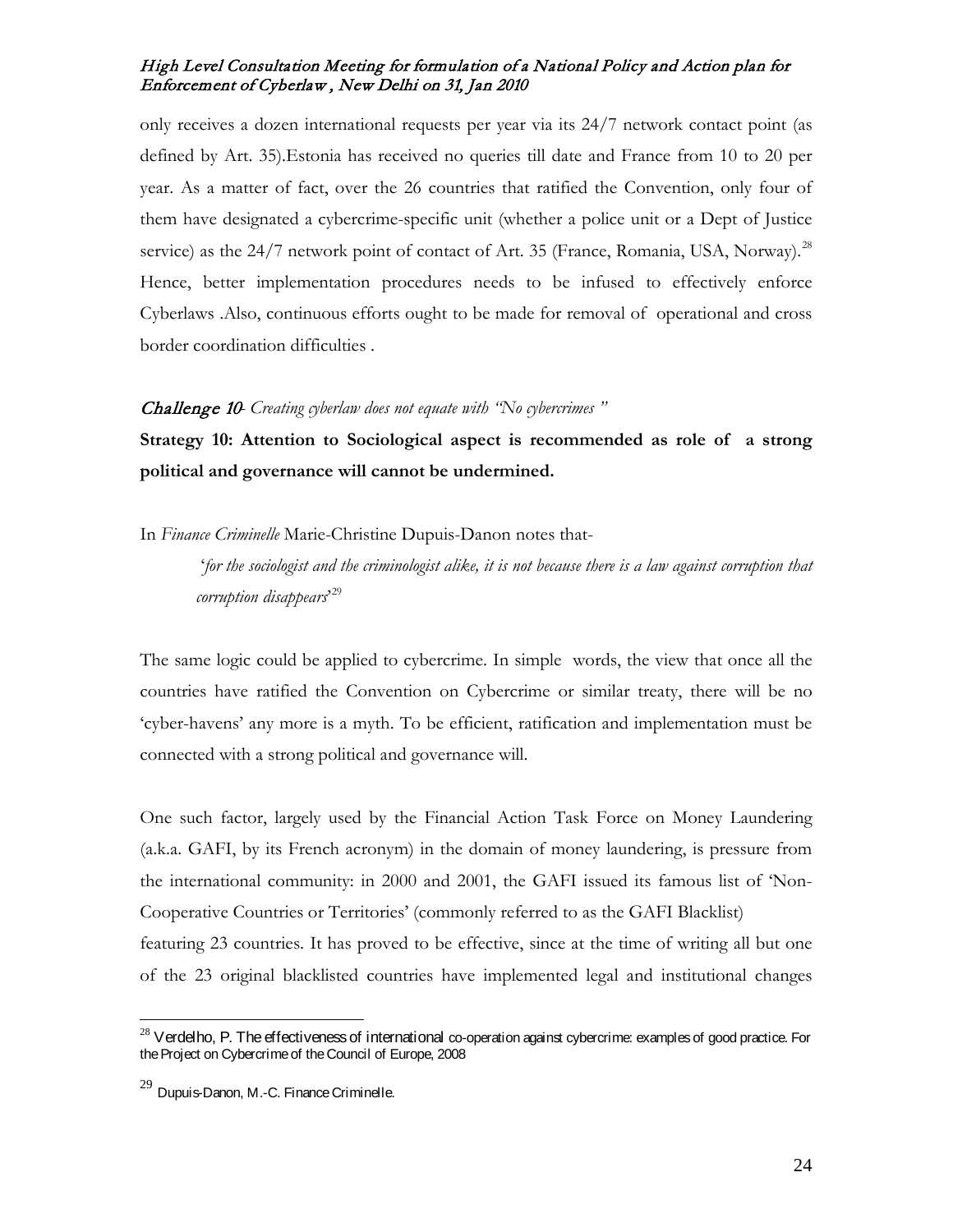(such as creating Financial Intelligence Units) in order to be de-listed . As a consequence, 21 countries have been cleared off the blacklist, and only eight countries have been added since the initial lists.<sup>[30](#page-24-0)</sup>

On a similar note, the case of Romania may be cited as an example. With a nominal GDP of  $$7,773$  per capita, Romania is listed by the IMF as an emerging country<sup>[31](#page-24-1)</sup>. Yet, as mentioned earlier, with nearly 900 cybercrime cases prosecuted per year, a very extensive legal framework, a cybercrime-specific police unit and a cybercrime-specific prosecution service attached to the High Court of Cassation and Justice, Romania seems to be a leading party in combatting cybercrime. Romania became an 'acceding' country to the European Union in 2004, which is the year it ratified the Convention on Cybercrime. It became an actual member of the EU in 2007. Numerous reforms of the Romanian society stemmed from the will to gain access to the  $EU^{32}$  $EU^{32}$  $EU^{32}$ , and it is not senseless to speculate that addressing the cybercrime issue was one of those, and that amongst other considerations, Romanian officials felt that gaining access to the EU would yield a greater benefit for the local economy than a flourishing cybercrime haven.

# **POINTS OF CAUTION**

### **Caution 1- Internet Censorship may transgress globally acceptable parameters** -

In the urge to effectively enforce Cyberlaws, we will need to understand that internet censorship may lead to politically motivated and moral policing. The technology may be misused for bringing out or shielding/blocking political debate and freedom of opinion, and to reinforce authoritarian or repressive governments.

<span id="page-24-0"></span> $30$  See http://en.wikipedia.org/wiki/Financial Action Task Force on Money Laundering.

<span id="page-24-1"></span> $31$  See http://www.imf.org/external/pubs/ft/weo/2009/01/weodata/groups.htm#oem.

<span id="page-24-2"></span> $32$  See http://en.wikipedia.org/wiki/Accession of Romania to the European Union.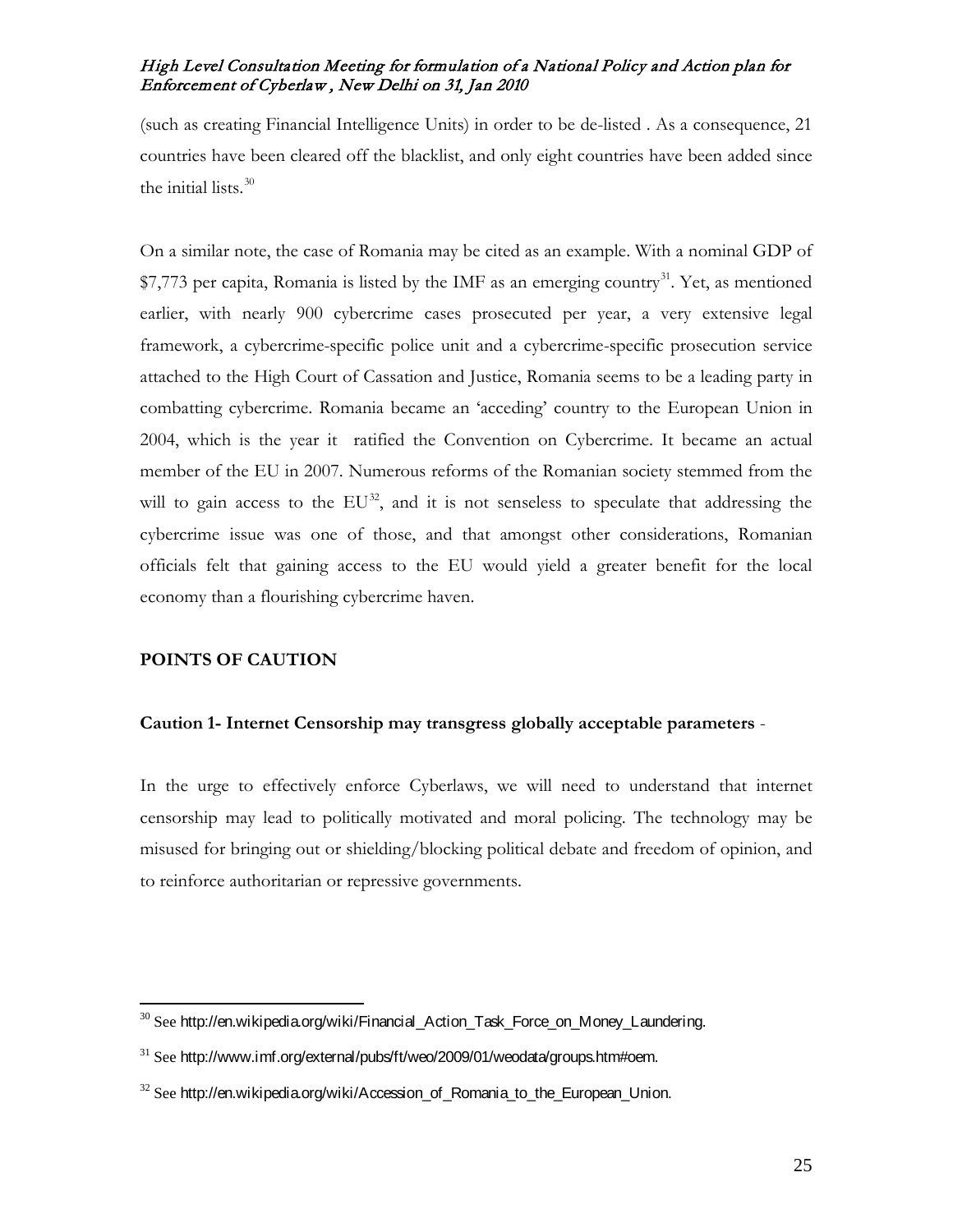Since 2006, Reporters without Borders has been maintaining a list of countries it calls 'enemies of the Internet'<sup>[33](#page-25-0)</sup> (at the time of writing: Burma, China, Cuba, Egypt, Iran, NorthKorea, Saudi Arabia, Syria, Tunisia, Turkmenistan, Uzbekistan and Vietnam) based on their use of censorship on the Internet. In those countries, censorship is to a great extent used as a means of policing and controlling political opinion, but not only that: pornography , gambling and any other theme that may be considered licentious or threatening to civil order is subject to censorship. The border between protecting moral values and exercising oppressive censorship and mind control is very thin and one can easily transgress the reasonable boundaries of censorship. Such censorship can hinder free flow of information and its availability online. This contravenes or infringes Article 19 of the United Nations' Universal Declaration of Human Rights which explicitly guarantees the freedom to "receive and impart information and ideas through any media and regardless of frontiers".

# **Caution 2: Internet Surveillance without technical or institutional restraint may infringe one's Right to Privacy**

The new Internet filtering techniques allow for unlimited screening and are employed by governments without any technical or institutional restraint. Most prominent has been the OpenNet Initiative (ONI), a collaborative partnership between three leading academic institutions [34.](#page-25-1) ONI monitors the development and application of filtering techniques, elaborates country reports and legal analyses<sup>35</sup>. The Yale Center for the Study of Globalization <sup>[36](#page-25-3)</sup> or the watchdog group Reporters Without Borders (Paris) have equally been documenting their concern and raised the problematic nature of the involvement of international technological companies.

<span id="page-25-0"></span> $33$  See http://www.rsf.org/List-of-the-13-Internet-enemies.html.

<span id="page-25-1"></span><sup>34</sup> The initiative is a collaborative partnership between the Citizen Lab at the Munk Centre for International Studies, University of Toronto; the Berkman Center for Internet & Society at Harvard Law School, and the Advanced Network Research Group at the Cambridge Security Programme at the University of Cambridge

<span id="page-25-2"></span><sup>35</sup> In this regard, see also the Berkman Center's study Zittrain and Edelman, *Documentation of Internet Filtering Worldwide* (last update Oct. 2003), http://cyber.law.harvard.edu/filtering

<span id="page-25-3"></span><sup>36</sup>see www.yaleglobal.yale.edu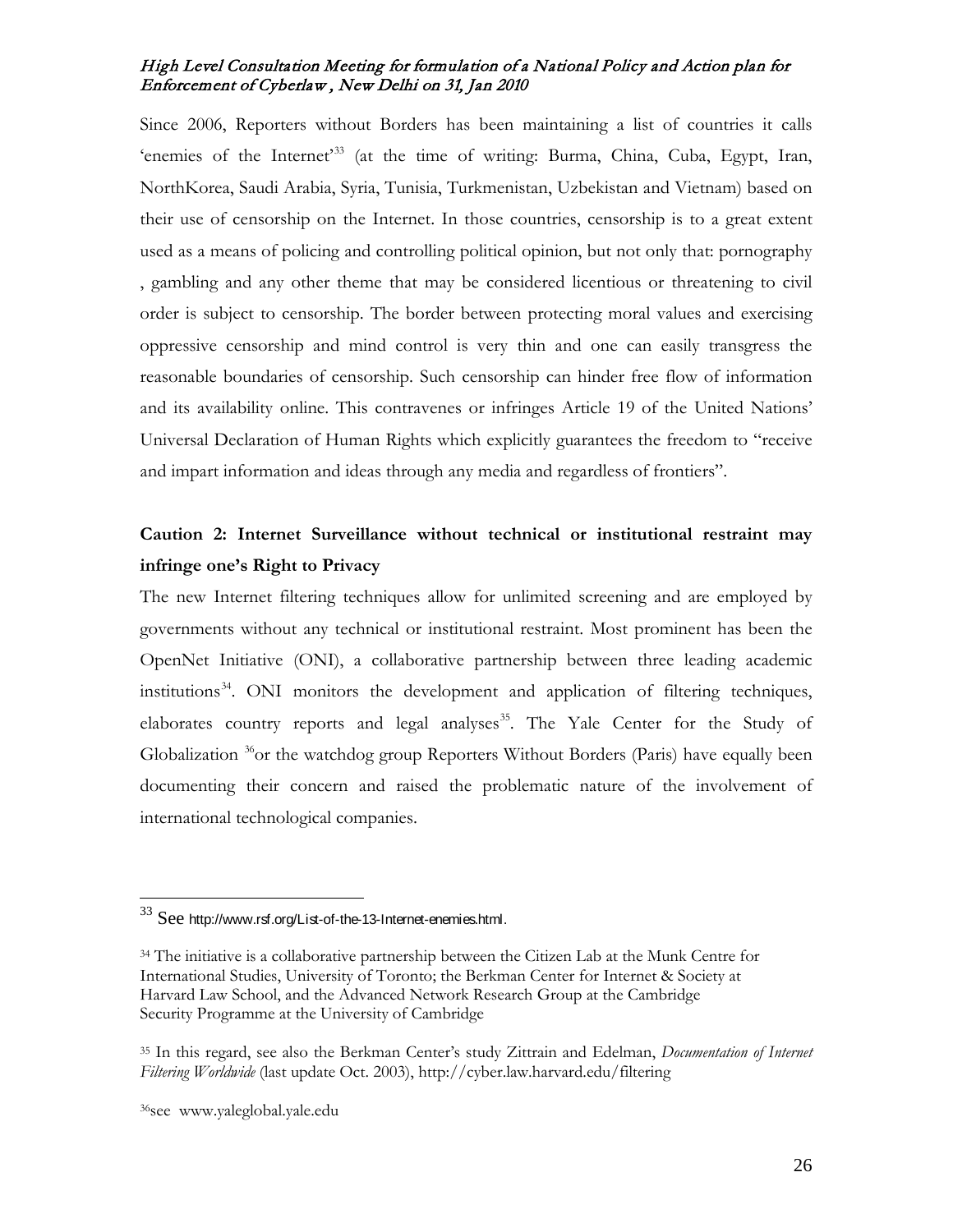Another example is that of the '*Technological Trojan*'. The protection of privacy may battle with global surveillance techniques and question its alleged reasonable imposition in cyberspace. The 'Magic Lantern' Trojan horse project, initiated on occurrence of the 9/11 events in the USA is one such case. Public knowledge suggests that it was abandoned – although the FBI uses a 'light' monitoring tool called CIPAV  $37$ . Back in 2007, the German federal police came up with their own 'Bundestrojaner' (federal trojan) project, but faced mitigation by the Federal Constitutional Court: the latter stated in February 2008 that trojanizing a suspect's computer was 'constitutionally permissible only if actual evidence of a concrete danger' existed, and that it was to be conducted only under judicial authorization (i.e. requiring a warrant) [38.](#page-26-1)The French government inculcated that judge-control factor in their own law project<sup>39</sup>. Due to the extremely invasive nature of Trojan horses, the ethical issue of privacy protection becomes important in context of increased global surveillance measures, communications surveillance; weakened data protection regimes; increased data sharing; and increased profiling and identification.<sup>[40](#page-26-3)</sup>

There is to date no global consensus on internationally accepted surveillances practices on internet. On a global level, it is advisable to create or initiate an international monitoring or surveillance laws & procedure to clarify internet filtering practices, thus promoting the principles of transparency and accountability that should govern them, and permitting their evaluation against changing international standards.

In addition, one could also explore the possibility of setting up a complaint procedure available to all Internet stakeholders to enable the monitoring and evaluation of Internet censorship Practices.

<span id="page-26-0"></span> <sup>37</sup> http://en.wikipedia.org/wiki/Cipav.

<span id="page-26-1"></span><sup>38</sup> http://www.bundesverfassungsgericht.de/entscheidungen/rs20080227\_1bvr037007.html.

<span id="page-26-2"></span><sup>&</sup>lt;sup>39</sup> http://www.interieur.gouv.fr/sections/a\_la\_une/toute\_l\_actualite/securite-interieure/loppsi/downloadFile/ attachedFile\_1/Loppsi\_projet\_loi.pdf.

<span id="page-26-3"></span><sup>40</sup> *A Starting Point: Legal Implications of Internet filtering* : A publication of Open Net Initiative Sept 2004 at [http://opennetinitiative.net/docs/Legal\\_Implications.pdf](http://opennetinitiative.net/docs/Legal_Implications.pdf)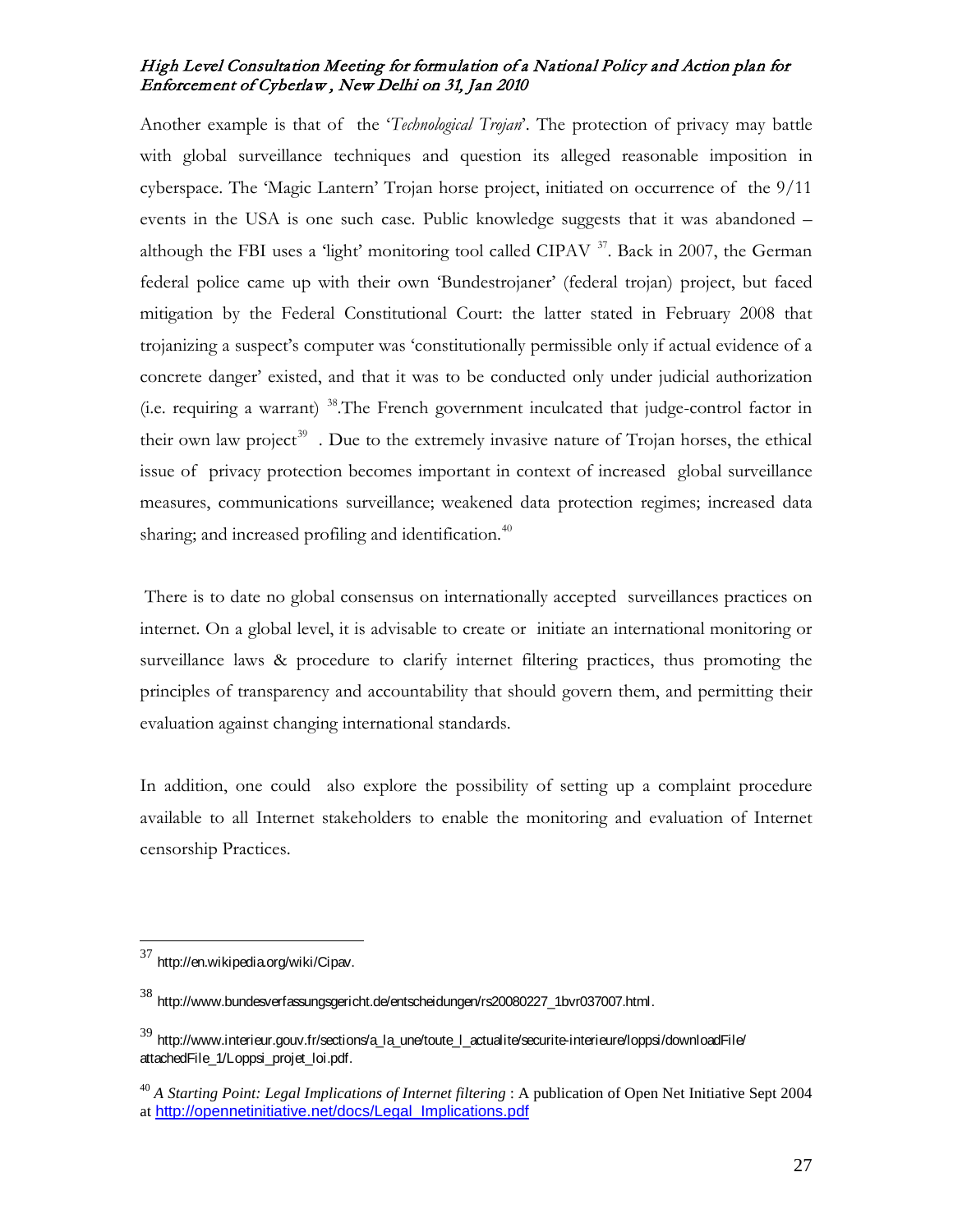## **CONCLUSION**

Effective Legal enforcement of Cyberlaws requires a multipronged approach. No one strategy by itself is self sufficient or mutually exclusive to create effective enforcement results. To devise a well integrated action plan for cyberlaw enforcement is the need of the hour. It is imperative to spread greater awareness on the subject amongst general public and impart continuous training to the law enforcement personnel and forensic experts. Due measures to establish means and processes of evaluating new ICT developments and products including establishing accreditation agencies, certification policies, CERT, and procedures to enhance information security in the online world require strategic adoption . In addition to specific consumer protection initiatives, the private sector's dedication and support for a secure Internet system is crucial to curbing unlawful conduct on the Internet. The public private participation and increased Corporate accountability and responsibility in maintaining security practices can assist in improved enforcement of cyberlaws. In addition, global initiatives to harmonise cyber laws ( in substantive and procedural spirit) will play a vital role in removing existing lacunae by crystallizing the laws of cyberspace.

Participation of International organizations, professional & industry associations, law enforcement agencies, cyberlaw experts and other relevant bodies in creation of multilateral Treaties/Conventions and formulation of Code of Conduct for Cyberspace will assist in evolution of clear principles that will govern the cyberspace. The Interpol will also play a considerable role in coordinating and supplementing investigation and prosecution requests and processes amongst different jurisdictions and contribute towards achieving the goal of effective enforcement of cyberlaws. While we prepare and implement the Strategic Action Plan for cyberlaw enforcement, we will, however, need to ensure that all privacy and internet censorship issues have been properly addressed. To sum up, a sincere & concerted effort in implementing the strategies discussed in this paper can prove useful in accomplishing effective enforcement of cyberlaws .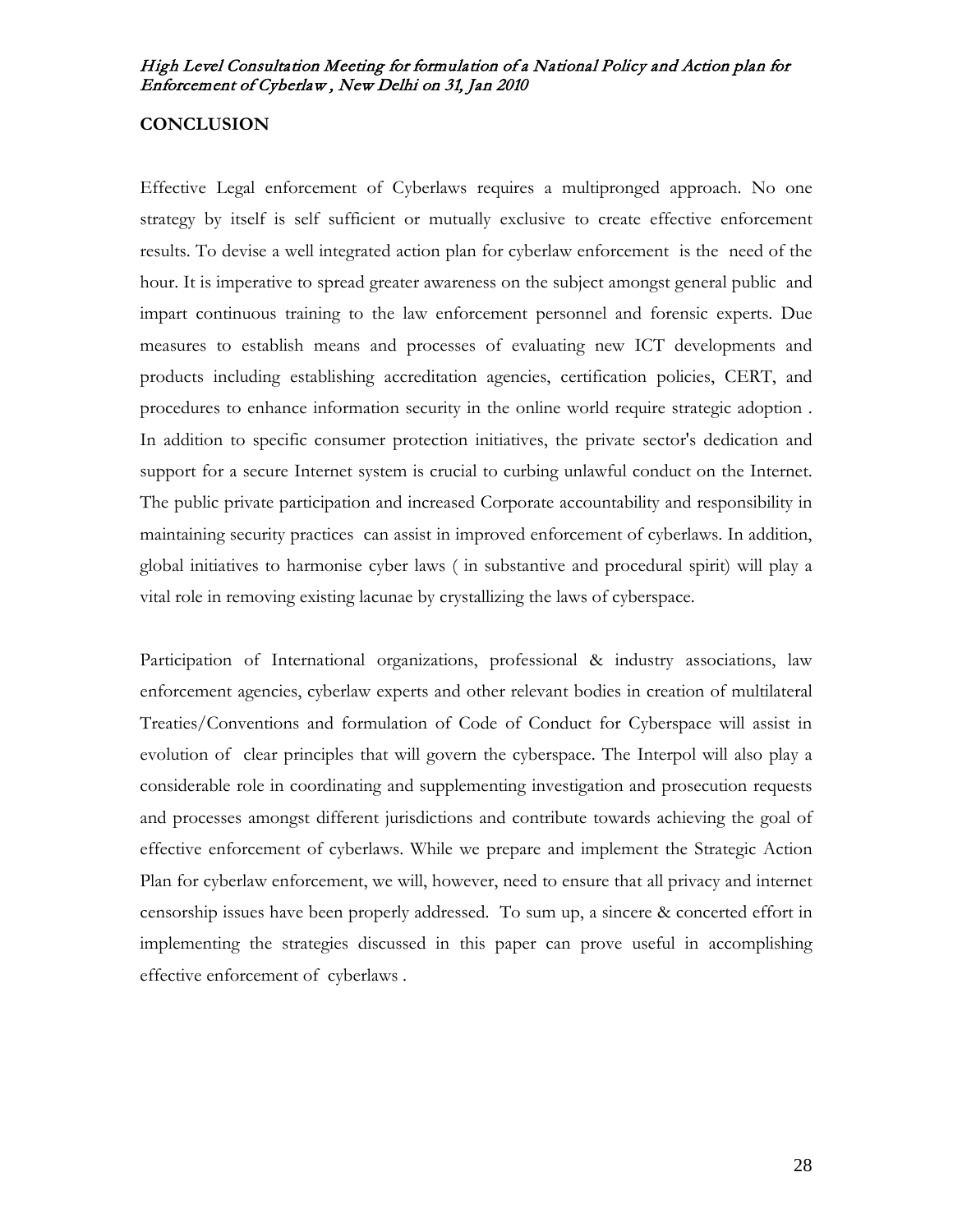# **BIBLIOGRAPHY**

# **Inventory of relevant instruments:**

- United Nations Office on Drugs and Crime: www.unodc.org
- International Telecommunication Union (ITU): www.cybersecuritygateway.

# org/

- $\Box$  Interpol: www.interpol.int/Public/TechnologyCrime/
- □ Council of Europe: www.conventions.coe.int
- □ G8 Group of States: www.g7.utoronto.ca
- European Union: " www.europa.eu
- Asia Pacific Economic Cooperation (APEC): www.apectelwg.org
- Organization of American States: www.oas.org/juridico/english/cyber.htm
- The Commonwealth: www.thecommonwealth.org
- Association of South Asian Nations (ASEAN): www.aseansec.org
- □ Organization of Economic Cooperation (OECD): www.oecd.org
- □ The Arab League: www.arableagueonline.org
- The African Union: www.africa-union.org
- NATO: www.nato.int
- □ Shanghai Cooperation Organization (SCO) www.sectsco.org

# **Books & Research papers:**

- 1. Cyber Laws in the Information Technology Age-By Karnika Seth, Butterworths Lexis Nexis Publications, 2009
- 2. Verdelho, P, *The effectiveness of international co-operation against cybercrime: examples of good practice*, Project on Cybercrime of the Council of Europe, 2008
- 3. Berkman Center's study Zittrain and Edelman, *Documentation of Internet Filtering Worldwide* (last update Oct. 2003) at http://cyber.law.harvard.edu/filtering
- 4. Darrel C Menthe*, ' Jurisdiction in Cyberspace: A Theory of International Spaces'*, Michigan Telecommunications Technology Law Review, vol 4, 1998, p 69
- 5 *A Starting Point: Legal Implications of Internet filtering* : A publication of Open Net Initiative, Sept 2004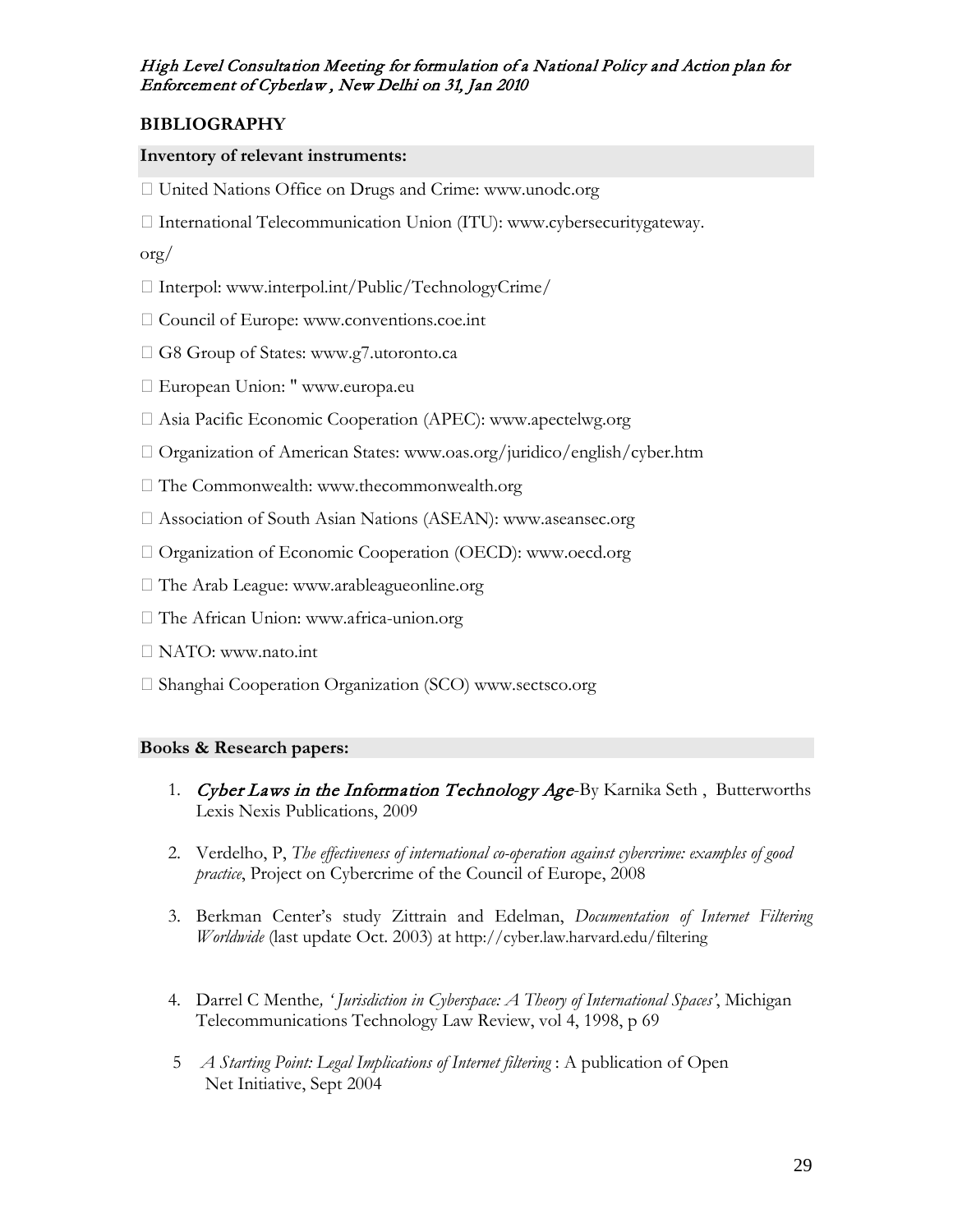*6 Western Frontier or Feudal Society: Metaphors and Perceptions of Cyberspace* ,Berkley Technology Law Journal, [ Vol. 17]

# **Web- Resources:**

- 1. Legal implications of offering online financial services, By Stephen Revill, Published on July, 2000 ; Bell Gully at [http://www.bellgully.com/resources/resource\\_00254.asp](http://www.bellgully.com/resources/resource_00254.asp)
- **2.** Jurisdiction in Cyberspace: A Theory of International Spaces; By Darell C. Menthe, Published on 4<sup>th</sup> Michigan Tech. Law Journal (1998); www.mttlr.org/volfour/menthe.pdf
- 3 Law and Borders, *The Rise of Law in Cyberspace* , David G. Post & David R. Johnson, 48 Stanford Law Review 1367 **(**1996) at [www.temple.edu/lawschool/dpost/Borders.html](http://www.temple.edu/lawschool/dpost/Borders.html)
- 4 Is Google Money-Laundering, by Robin Allenson, Published in Professional Management Blog, (2007) at [http://profmgmt.wordpress.com/2007/04/16/is-google-money-laundering/.](http://profmgmt.wordpress.com/2007/04/16/is-google-money-laundering/)
- 5 UNDOC calls for more effective global crime control regime, Published in UNDOC, April 23, 2007.at <http://www.unodc.org/unodc/en/press/releases/2007-04-23.html>
- 6 Law Enforcement officers trained to tackle cybercrime, UNDOC webpage, June 19, 2009 at [http://www.unodc.org/unodc/en/frontpage/2009/June/law-enforcement-officers](http://www.unodc.org/unodc/en/frontpage/2009/June/law-enforcement-officers-trained-in-tackling-cybercrime.html)[trained-in-tackling-cybercrime.html](http://www.unodc.org/unodc/en/frontpage/2009/June/law-enforcement-officers-trained-in-tackling-cybercrime.html)
- 7 Golden Shield Project , Wikipedia Web Encyclopedia at [http://en.wikipedia.org/wiki/Golden\\_Shield\\_Project](http://en.wikipedia.org/wiki/Golden_Shield_Project)
- 8 Green Dam Youth Escorts, Wikipidiea Web Encyclopedia at [http://en.wikipedia.org/wiki/Green\\_Dam\\_Youth\\_Escort.](http://en.wikipedia.org/wiki/Green_Dam_Youth_Escort)
- 9 Proposed UK piracy legislation suggest tough penalties for ISP's as well as users that download pirated Media, By Asavin Wattanajantra, Feb 12 , 2008 at [http://www.itpro.co.uk/165633/users-will-steal-wi-fi -](http://www.itpro.co.uk/165633/users-will-steal-wi-fi%20-%20to-bypass-fi%20le-sharing-crackdown) to-bypass-fi le-sharing[crackdown.](http://www.itpro.co.uk/165633/users-will-steal-wi-fi%20-%20to-bypass-fi%20le-sharing-crackdown)
- 10 Eleventh United Nations Congress on Crime Prevention and Criminal Justice, March  $3^{rd}$ , 2005 at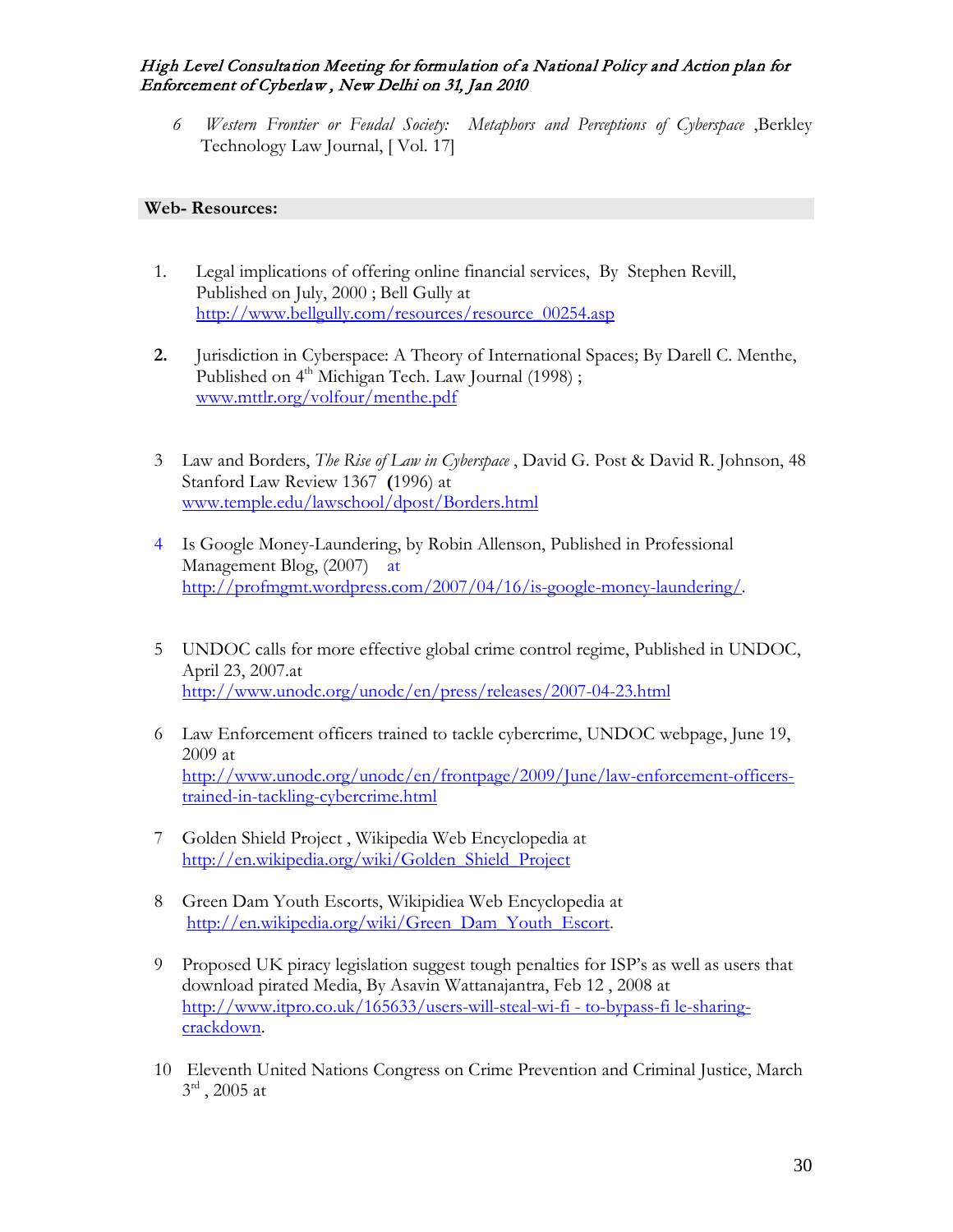www.**un.org**/events/11th**congress**[/docs/programme.pdf](http://www.un.org/events/11thcongress/docs/programme.pdf)

- 11 A Global Protocol on Cybersecurity and Cybercrime: An Initiative for Peace and security in Cyber Space. , Stein S. & Solange G. Helie' at [http://www.cybercrimelaw.net/documents/A\\_Global\\_Protocol\\_on\\_Cybersecurity\\_an](http://www.cybercrimelaw.net/documents/A_Global_Protocol_on_Cybersecurity_and_Cybercrime.pdf) [d\\_Cybercrime.pdf](http://www.cybercrimelaw.net/documents/A_Global_Protocol_on_Cybersecurity_and_Cybercrime.pdf)
- 12 Financial Action Task Force on Money Laundering , Wikipidiea Web Encyclopedia at [http://en.wikipedia.org/wiki/Financial\\_Action\\_Task\\_](http://en.wikipedia.org/wiki/Financial_Action_Task_%20Force_on_Money_Laundering) Force\_on\_Money\_Laundering
- 13 Documentation of Internet Filtering World Wide, By Jonathan Zittrain and Benjamin Edelman, Berkman Centre for Internet & Society, Harvard Law School , Published on October 28, 2003 at <http://cyber.law.harvard.edu/filtering>

# **Legal Citations**:

- 1. *People vs. Lipsitz*, 663 N.Y.S. 2d468 (Sup. Ct. N. Y. Co. 1997)
- 2. *[Zippo Manufacturer v. Zippo Dot Com](http://www.lex2k.org/jurisdiction/zippo.pdf)* 952 F. Supp. 1119 (D.C.W.D. Pa. 1997)
- 3. *Calder v. Jones* 465 U.S. 783 (1984).
- 4. *People v. World Interactive Gaming* 714 N.Y.S. 2d 844 (N.Y.Sup. 1999), 1999 N.Y. Misc. LEXIS 425 (S.C. N.Y.1999)
- 5. *Washington v International Shoe* co 326US310(1945),317

## **TABLE OF ABBREVIATIONS**

## **Case- Citations:**

Reports

| 1. U.S. C.    | United States Code     |
|---------------|------------------------|
| 2. N.Y.S.     | New York State         |
| 3. U.S.       | US Supreme Court       |
| 4. N.Y. Misc. | New York Miscellaneous |